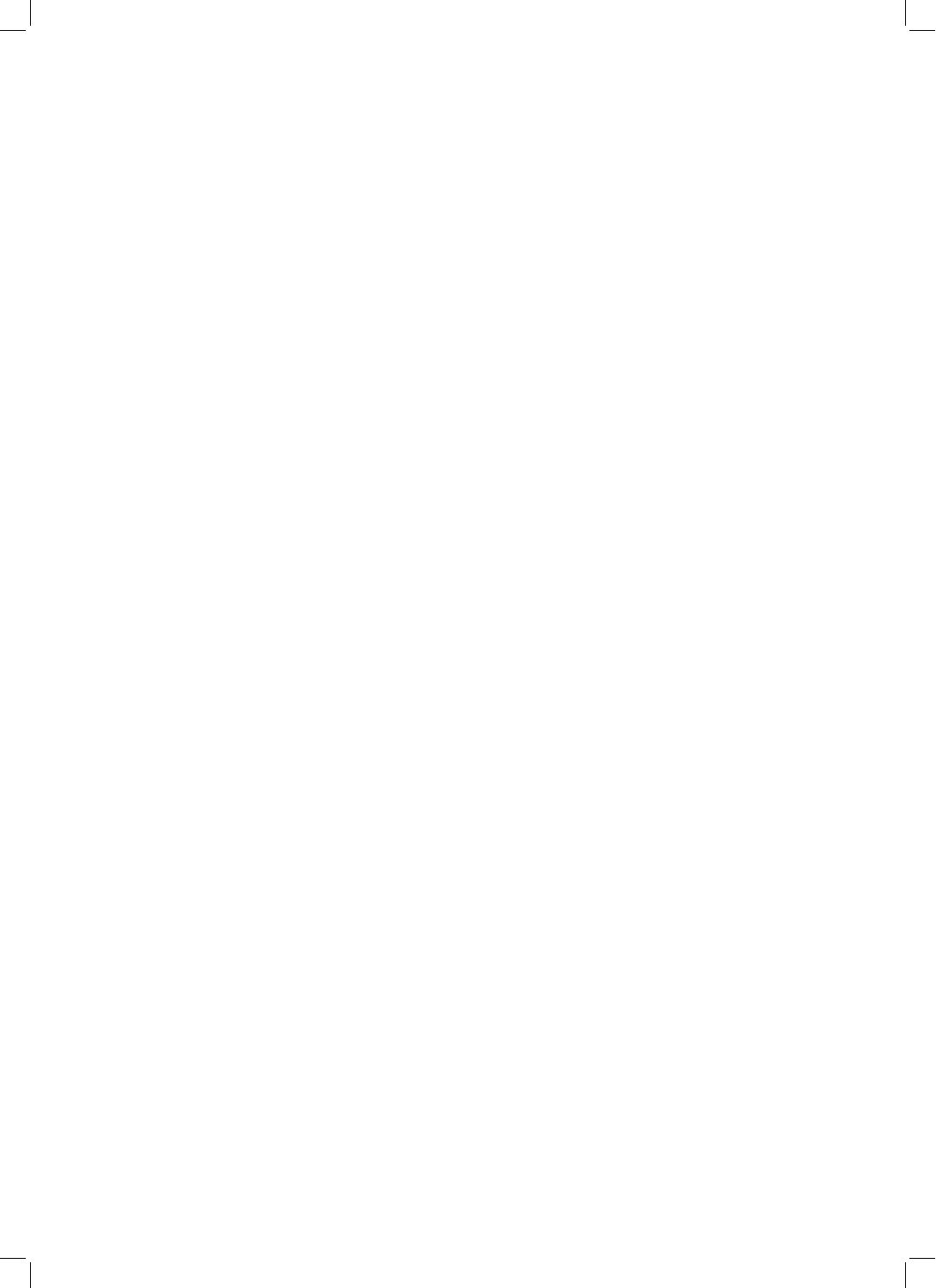# **Table of contents**

| 5  |
|----|
| 8  |
| 14 |
| 23 |
|    |

**CAADP: A Toolkit for Civil Society Organisation Engagement and Advocacy © 2011, ActionAid International. Research By Steve Tibbett**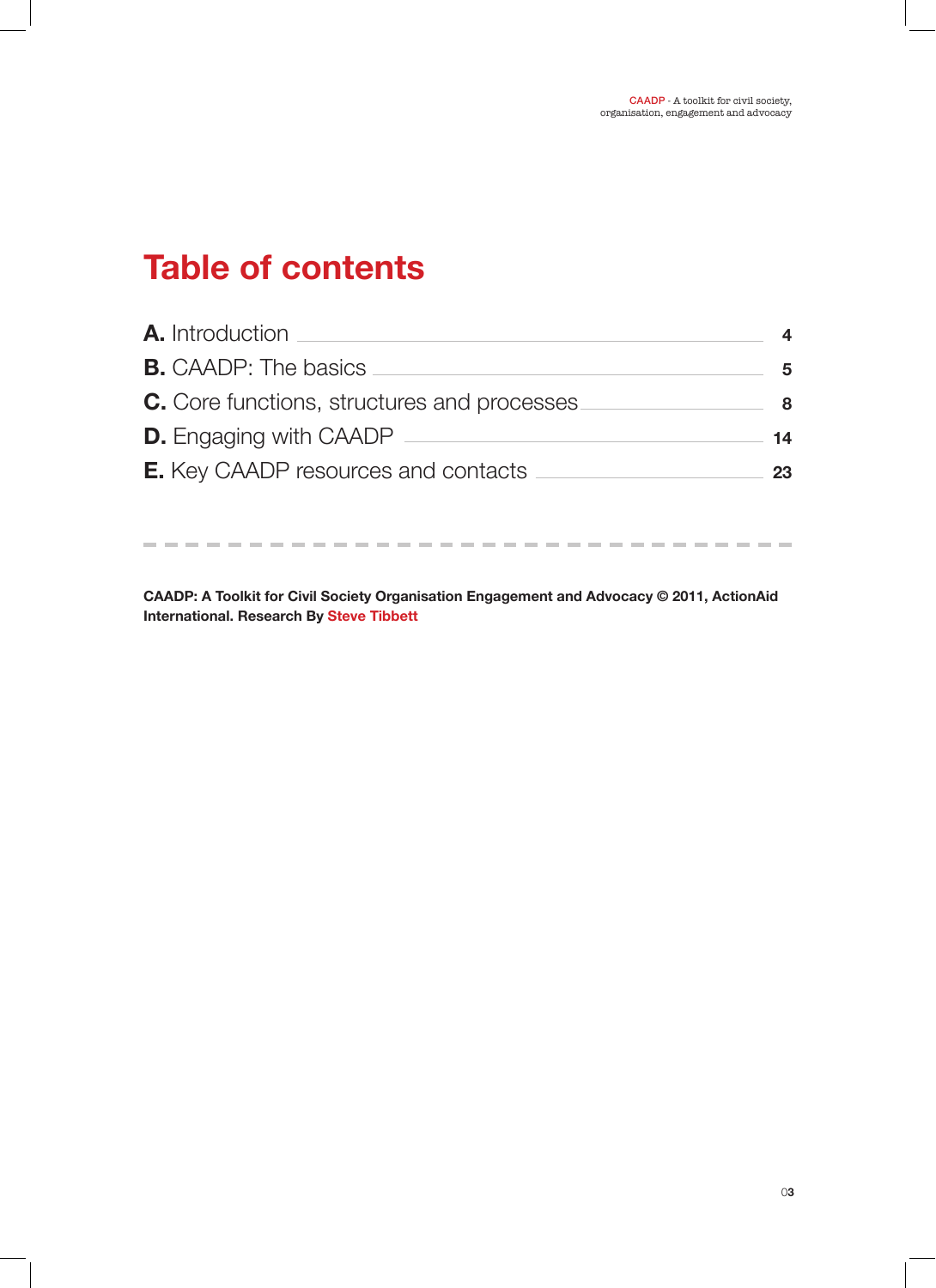# **A.** Introduction

# **African agriculture, development and CAADP**

African agriculture is at a crossroads. It is widely recognised as the most important sector in the continent with the potential to lift millions out of chronic poverty, food insecurity and hunger. Yet, for decades agriculture has stagnated, suffering from underinvestment, poor policies and incoherent strategies. Meanwhile, more than 250 million Africans remain food insecure. Governments in Africa spend less than 7% of their national budgets on agriculture despite the fact that 75% of poor people live in rural areas. Women farmers and smallholder farmers remain particularly under-supported.

CAADP is a recently-ignited process dating back to 2003. It is an attempt to do something about agricultural productivity and growth, and aims to transform policy and practice, as to improve, coordination, knowledge and ways of working. But without the know-how, critical analysis and scrutiny of civil society groups and farmers' organisations, CAADP may end up reinforcing existing trends and fall short of expectations.

# **About this toolkit**

CAADP rhetoric prioritises African ownership, inclusiveness and civil society. ActionAid has developed this toolkit for civil society organisations such as women's groups, farmers' organisations and NGOs at the national and below-national (district and local) level. CAADP is an increasingly important driver of change in the African continent, and although progress is patchy is has wide and growing political backing, including from donors.

The toolkit is not intended to be a comprehensive assessment of opportunity to influence CAADP processes in every country. Neither is it intended for ActionAid staff or partners specifically (although it will hopefully be helpful to these groups). Rather, it is intended as generic guide to help organisations and groups understand the basics of CAADP processes and help them think through their response and potential engagement.

The toolkit is intended to be relatively simple in terms of language and terminology, but inevitably when unpacking this kind of framework, there is some trade-off between brevity and unpacking technical terms.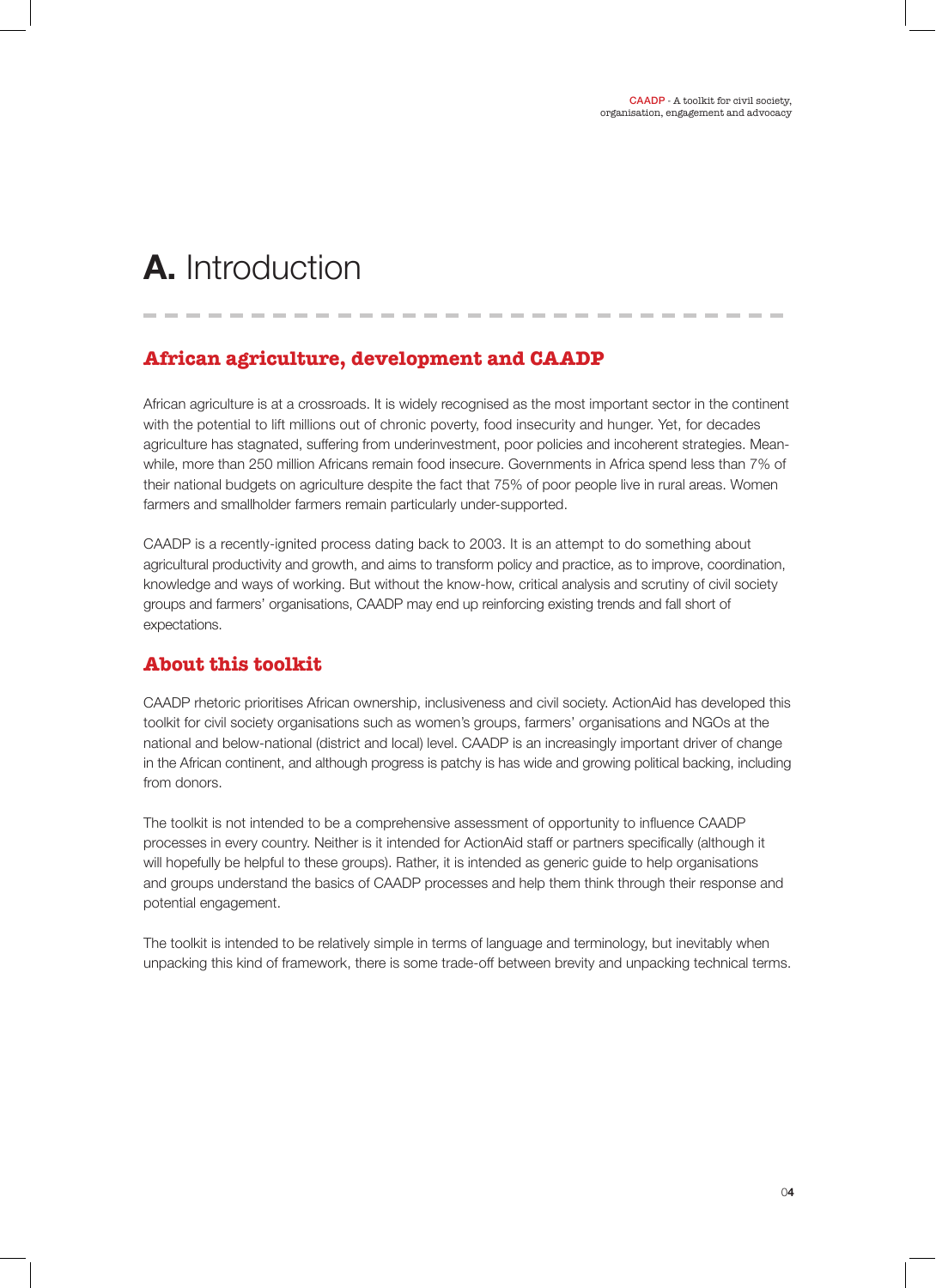CAADP - A toolkit for civil society organisation, engagement and advocacy

# **B.** CAADP: The basics

# **1. What does CAADP stand for?**

CAADP stands for the *Comprehensive Africa Agriculture Development Programme.*

## **2. What are the origins of CAADP?**

CAADP was established as part of NEPAD (New Partnership for Africa's Development - the economic development program of the African Union) in 2003, but it was first endorsed by African ministers of agriculture at a special NEPAD-focused session of the UN Food and Agriculture Organization (FAO) in 2002. It was developed as a **response to the failure** of previous development programmes and paradigms. For the first five years or so, not much progress was made. But in the last three years, many more countries have moved through CAADP implementation processes.

## **3. Where does CAADP operate?**

CAADP works at continental, regional and national levels but it is really operationalised and realised at the **national level.**

# **4. What does CAADP aim to do?**

CAADP aims to help African countries reach a **higher path of economic growth** through **agricultureled development.**

Overall, CAADP's goal is to eliminate hunger and reduce poverty through agriculture. To do this, African governments have agreed to increase public investment in agriculture by a **minimum of 10 per cent** of their national budgets and to raise agricultural productivity by at least 6%. Practically, this means it **changing the way business is done** by:

- Improving co-ordination
- Sharing knowledge, successes and failures
- Getting actors to encourage one another
- Promoting joint and separate efforts to achieve the CAADP goals

**CAADP's** goal is to eliminate hunger and reduce poverty through agriculture. African governments have agreed to increase public investment in agriculture by a minimum of 10 % of their national budgets and to raise agricultural productivity by at least 6% a year.

CAADP provides a policy framework and a regional context for **country-led processes**. This includes national roundtables that define a strategy for halving hunger and achieving increases in agricultural growth through policy reform and more and better investment. This aims to lead to **national compacts**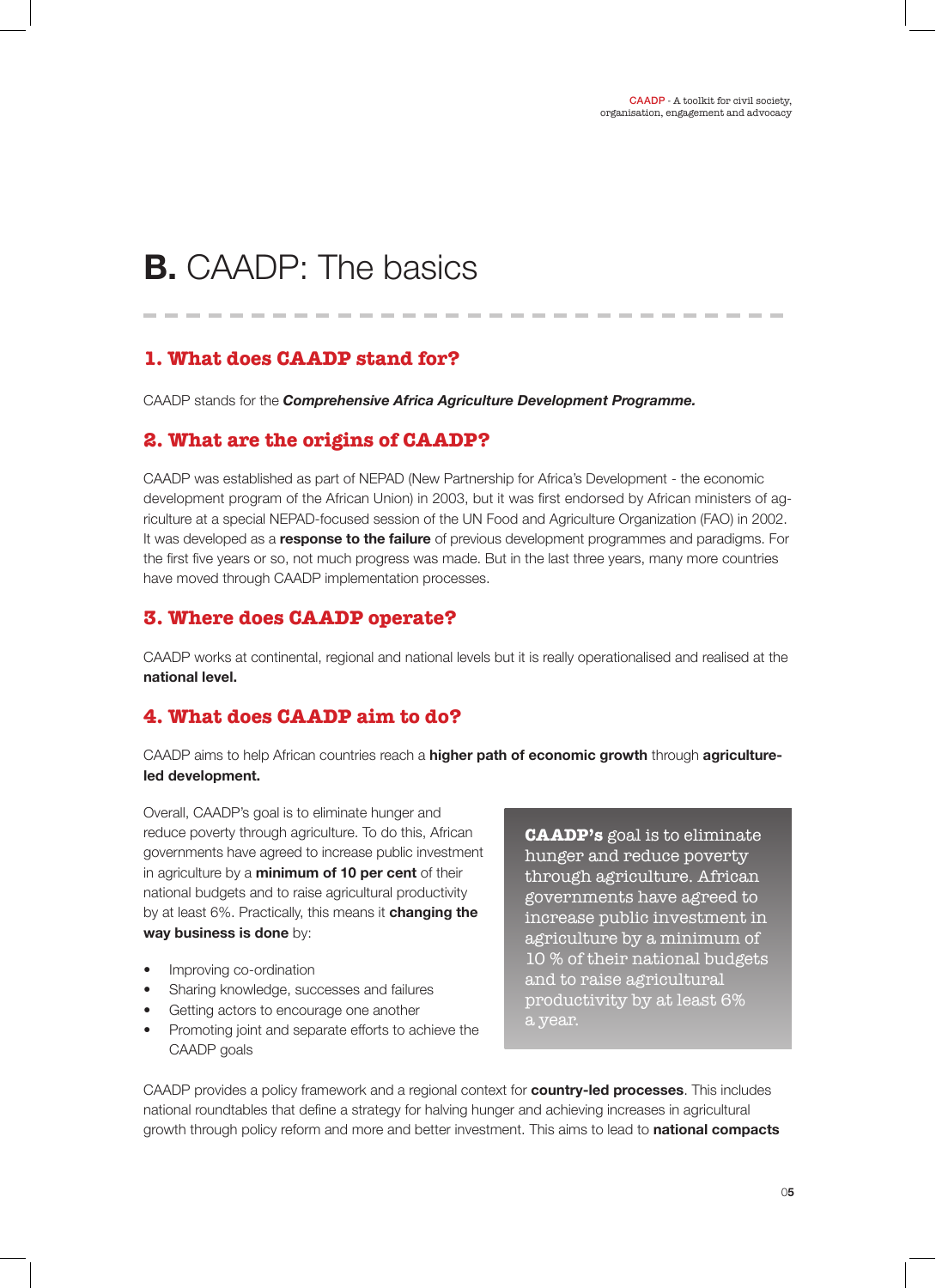between governments, their regional economic community, the private sector, civil society and development partners, and subsequently to **investment programmes and policy reform.**

# **5. What kind of process is CAADP?**

Foremost, CAADP is a **change process**, with meaningful manifestation at the level of convening governments, donors and others and giving them a structure to work within to forge partnerships for change. CAADP also has a **policy framework** broken down into four 'pillars' (see below).

CAADP is (or claims to be) a "non-linear" and "multi-dimensional" process, with a central aim of increasing investment and productivity in agriculture through improving coordination, collaboration and

**"The** litmus test for CAADP's success will be how strongly it influnences the formulation and implementation of development and agricultural investment plan", CAADP Implementation Plan, 2008.

synchronisation of agricultural development. It calls for a critical review and transformation of institutional arrangements, related policies, human capacities and competencies and indeed the principles and values that guide and motivate work relationships. CAADP is said to be a different **way of doing business**. Importantly for its proponents, CAADP is an **African owned and managed process.**

# **6. What CAADP is not**

CAADP is **not a 'one size fits all' plan**. It is not a blueprint for agricultural development and does not come with a set of implementable actions or an overarching programme to put into practice. It does not (or should not) seek to impose a set of conditions. CAADP does not come with large quantities of donor money attached, although many existing programme will be supported by donors through specific funds. It is not supposed to produce a rash of new projects and initiatives, although some new efforts will inevitably be born out of CAADP.

CAADP is not a structure or body with power to change things by itself. It does not, or is supposed not to, come with an ideological or political stance, although ideology and politics inevitably enter at the country level, when governments get involved.

# **7. Who coordinates and administrates CAADP?**

CAADP is a program of the New Partnership for Africa's Development (NEPAD). The 14th Ordinary Session of the Assembly of the African Union (AU) held in Addis Ababa, Ethiopia, in February 2010 adopted the Decision on the Integration of the New Partnership for Africa's Development (NEPAD) into the structures and processes of the AU. This included the establishment of the **NEPAD Planning and Coordinating Agency (NPCA)** as a technical body of the AU to replace the NEPAD Secretariat. The Assembly mandated NPCA to facilitate and coordinate the implementation of continental and regional priority programmes and projects and to mobilise resources and partners in support of their implementation. It also directed the NPCA to conduct and coordinate research and knowledge management, monitor and evaluate the implementation of programmes and advocate on the AU and NEPAD vision, mission and core values.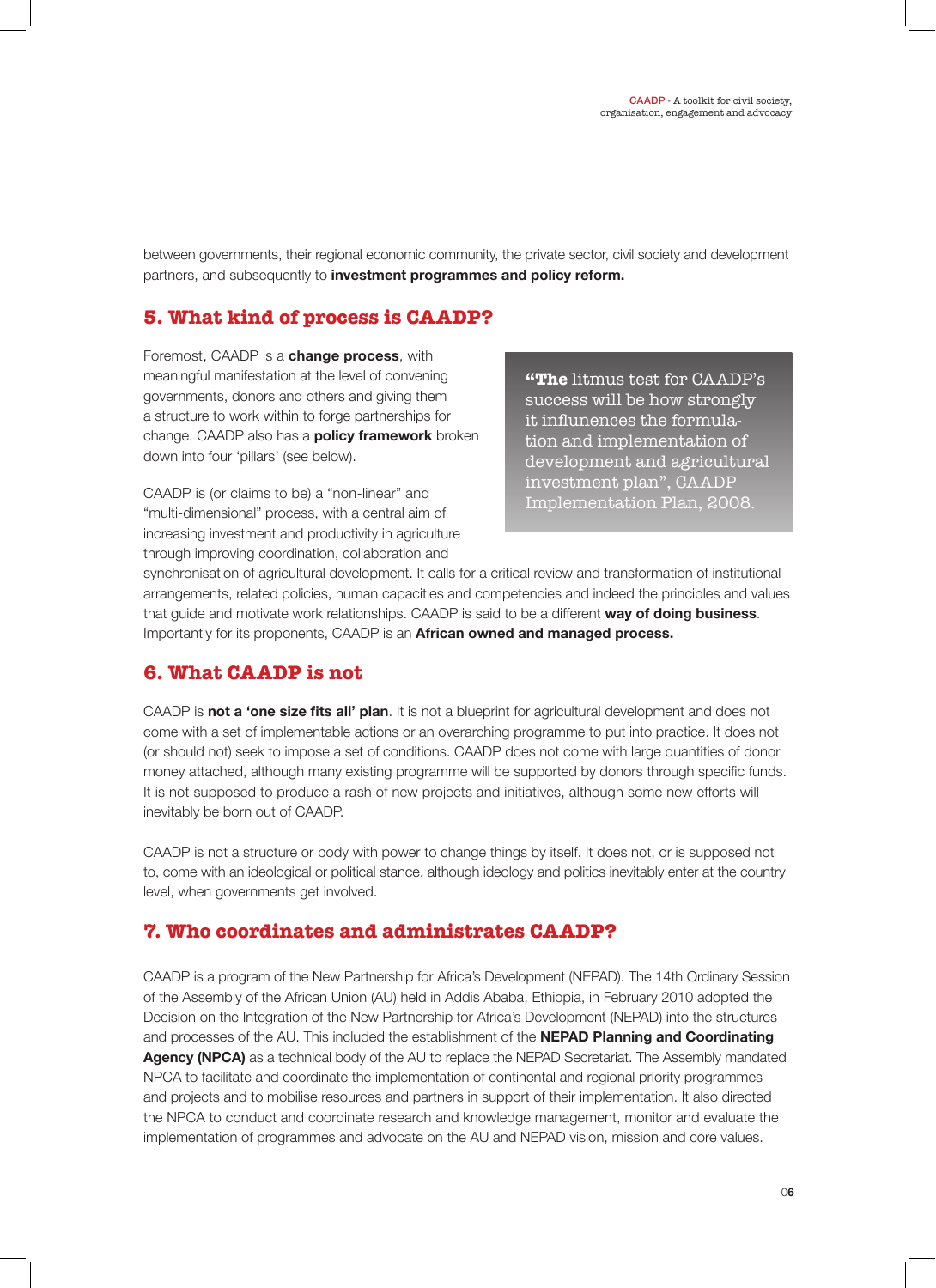# **8. Which countries have made progress under CAADP?**

To date 23 countries - Benin, Burkina Faso, Burundi, Cape Verde, Cote d'Ivoire, Ethiopia, The Gambia, Ghana, Guinea, Kenya, Liberia, Malawi, Mali, Niger, Nigeria, Rwanda, Senegal, Sierra Leone, Swaziland, Tanzania, Togo, Uganda and Zambia - have completed the CAADP Roundtable process and signed their CAADP 'compacts'. ECOWAS has also signed a regional compact. Several other countries are still at various stages of the Roundtable process.

**To find out the status of CAADP implementation in your country, go to www.resakss.org**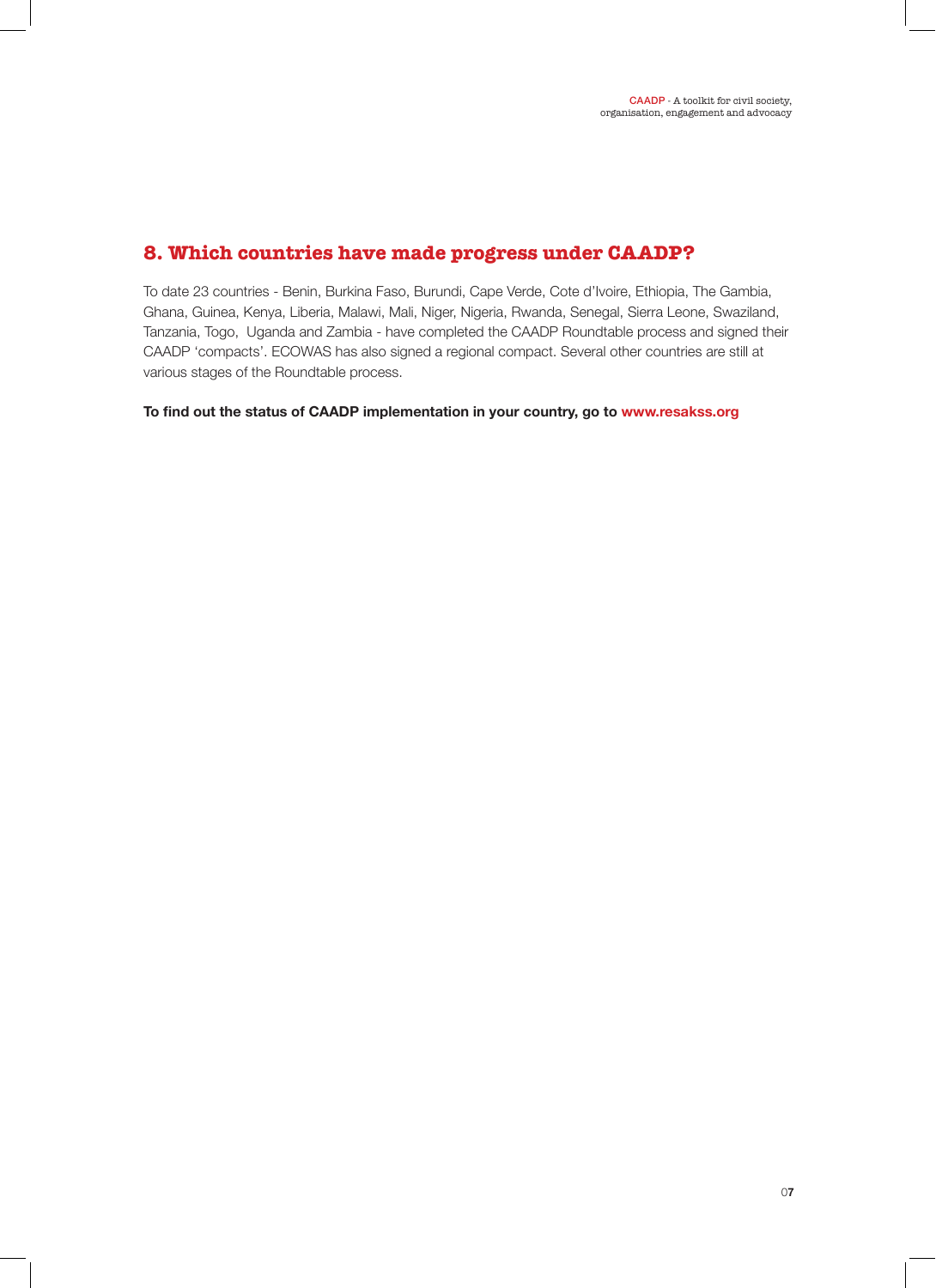# **C.** Core functions, structures and processes

# **1. Core functions of the CAADP1**

#### **Country processes for better investment programmes**

The country process is the core of the whole CAADP intervention, as it 'grounds' the CAADP values and principles in each country's own processes and systems. (This is explained more fully below in 3.)

#### **Mobilising partnerships for investment**

This core strategic function operates at different levels from national to global, and CAADP has been successful in mobilising resources and new partnerships.

#### **Pushing for commitments**

CAADP has a number of instruments for use at different levels to hold governments and partners accountable for their promises.

#### **Strategic thinking, positions and scenarios for the future**

CAADP aims to provide clear African positions on agricultural development issues, including monitoring of the 10% budget commitment, the 6% annual productivity target and peer review system between countries.

#### **Advocating for change**

CAADP has a major thrust on 'putting agriculture back on the agenda' and uses advocacy, lobbying and communication as major instruments.

# **What are the key CAADP processes?**



1 Adapted from NEPAD, 2009.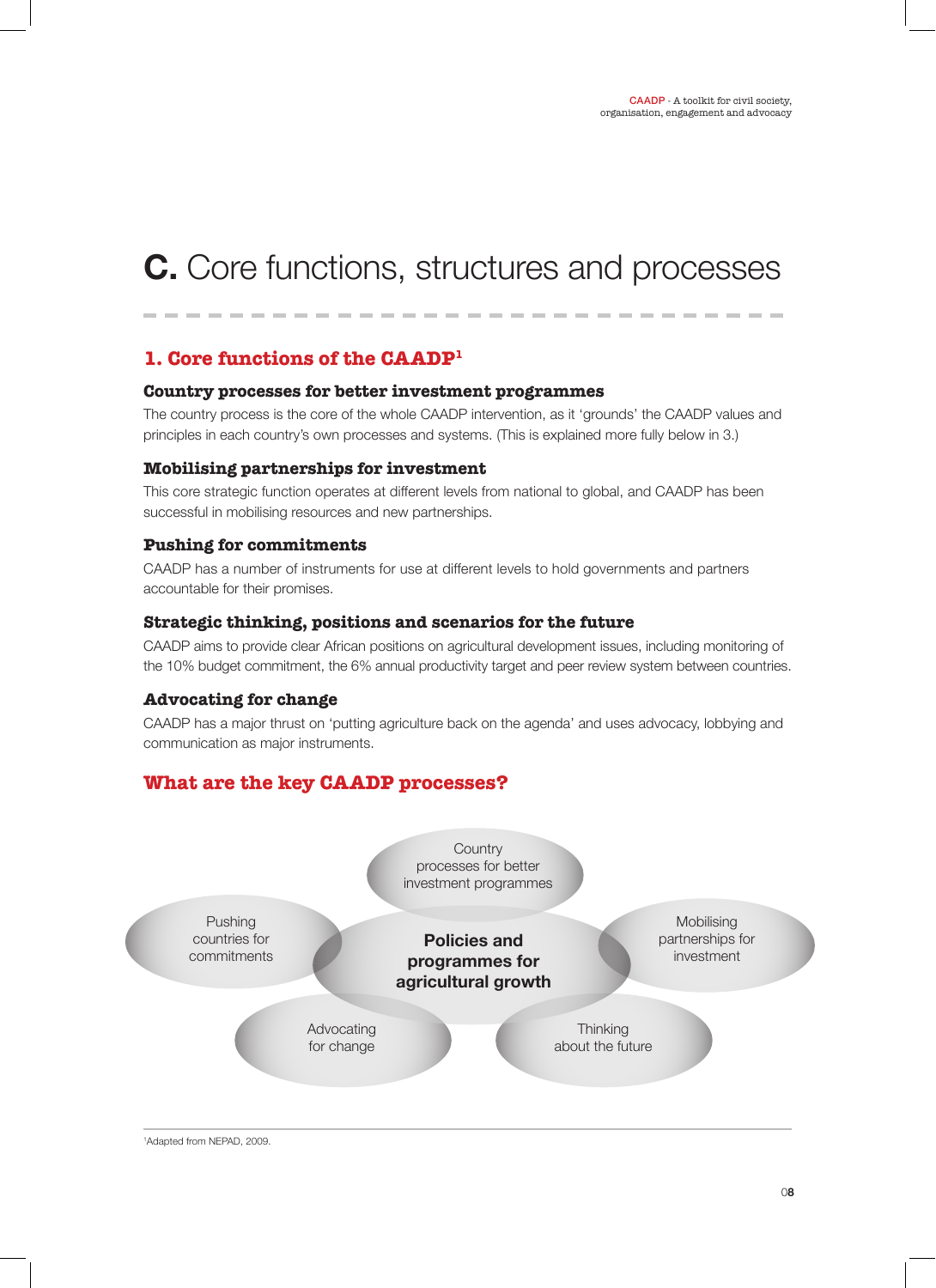# **2. Strategies for implementing CAADP2**

Building on the core strategic functions, a set of strategies for CAADP implementation describes the intervention in more detail. These strategies are:

1. CAADP aims to institutionalise the analysis of strategies by key players. Its aim is to lead to a continuous improvement of policies, institutions and organisational capacities to deliver. This will be achieved by **implementing systems of evidence-based planning and policy-making**, and analytical support systems that allow for strategic and scenario-based planning that builds on learning from the successes and failures of the past.

2. Creating commitment to deliver on broadly agreed common **targets for impacts and performance**, rather than targets for inputs and spending. This will be achieved through top-down advocacy and analysis of previous investments, and common target setting, performance assessment and review across all levels.

3. CAADP attempts to foster change in values to **create mutual responsibility and accountability** across sectors and actors, for results that strengthen the agricultural system as a whole. This implies agreement on a **common vision and agreed targets**, then holding one another accountable for performance and for continuous improvement. This will be achieved through joint analysis and ownership of problems across sectors, an institutionalised **peer review system**, and the nurturing of commitments from the Heads of State level down through advocacy at all levels.

4. It also aims to **align development efforts and strategies** towards achieving results and targets within national systems, at the inter-ministerial level and through the support strategies of development partners. This will be achieved through **jointly agreed agendas and priorities**, with joint responsibility for the agreed results, and mutual engagement and commitment in the development process from public, private and CSO sectors and development partners moving together in a constructive and accountable manner.

5. CAADP tries to **lever synergies** through **regional integration and collaboration** to reach economies of scale around the use of common resources, systems and infrastructure. This will be achieved through continuous exploration of mutual regional benefits from country and regional levels, and pursuing them through joint investment initiatives and programmes.

# **3. The four Pillars of CAADP**

CAADP advocates for agricultural investment around for key areas, or Pillars. The four key Pillars are Land and Water Management, Market Access, Food Supply and Hunger and Agricultural Research. These are further complimented by two cross-cutting themes.

2 Adapted from NEPAD, 2009.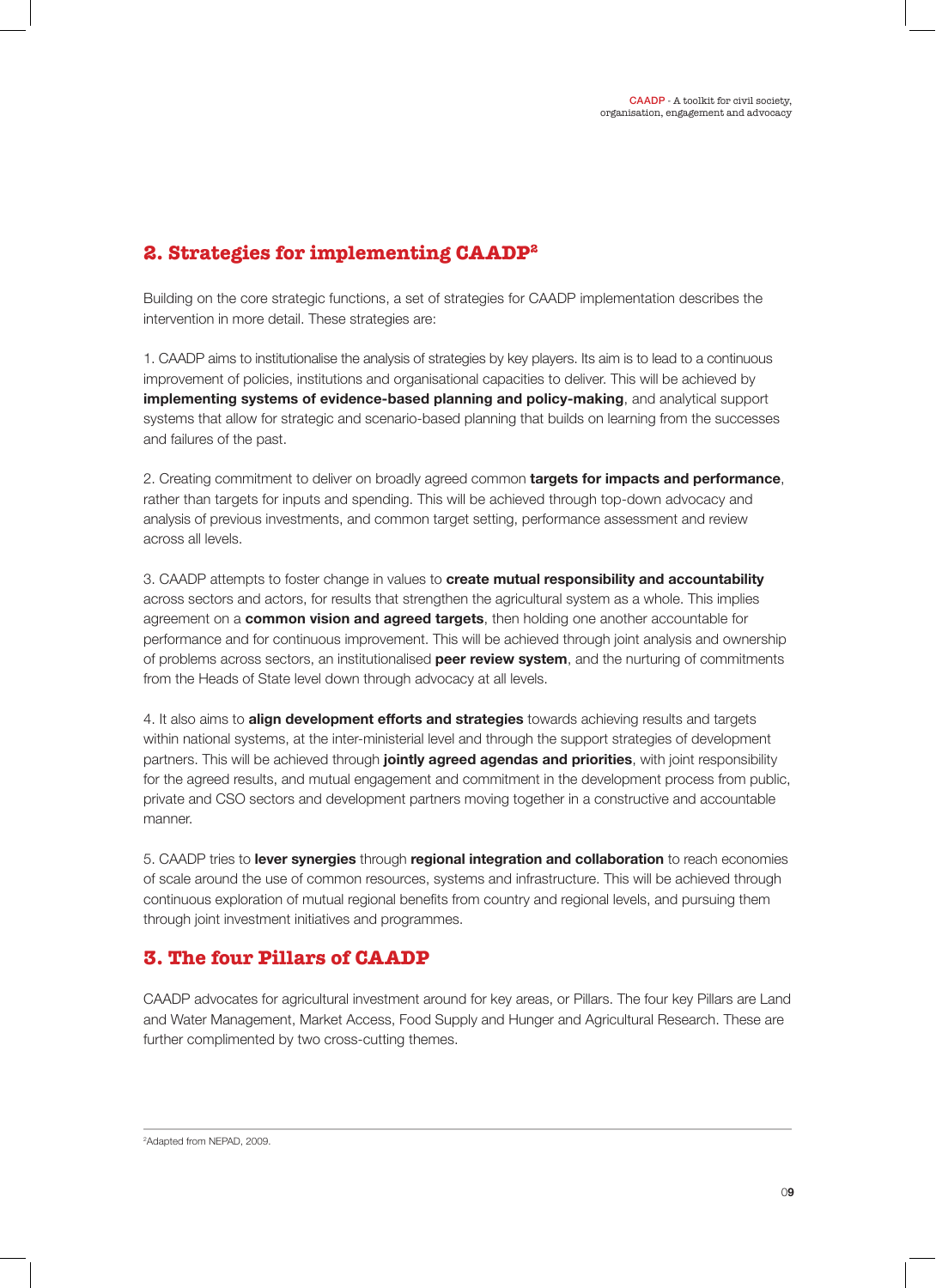## **Pillar 1: Extending the area under sustainable land management and reliable water control systems**

Includes soil fertility management and conservation, agricultural water use and irrigation, and land policy and administration.

*Lead institutions:* Dr Elijah Phiri, University of Zambia (**ephiri@unza.zm**, **soil@unza.zm**); Permanent Interstate Committee for Drought Control in the Sahel (**CILSS@fasonet.bf**)

*NEPAD contact person*: Mr Martin Bwalya (**bwalyam@nepad.org**)

## **Pillar 2: Increasing market access through improved rural infrastructure and other trade related interventions**

Includes supply chain development, quality control and management system development, export infrastructure, and global trade policies and agreements.

**Lead institution:** Mr Baba Dioum, Conference of Ministers of Agriculture of West and Central Africa (CMA/AOC) (**bdioum@cmaoc.org**).

*NEPAD contact person*: Dr Maria Wanzala (**mariaw@nepad.org**).

## **Pillar 3: Increasing food supply and reducing hunger across the region by increasing smallholder productivity and improving responses to food emergencies**

Includes emergency food supply management, nutrition, school feeding schemes, HIV/AIDS support strategies, and attention to priority livelihood sectors.

*Lead institutions*: Prof. Sheryl Hendricks, University of KwaZulu Natal - African Centre for Food Security (**hendriks@ukzn.ac.za**); Permanent Interstate Committee for Drought Control in the Sahel (**CILSS@fasonet.bf**).

*NEPAD contact person*: Ms Bibi Boitshepo Giyose (**bibig@nepad.org**).

## **Pillar 4: Improving agricultural research and systems to disseminate appropriate new technologies and increasing the support given to help farmers adopt them**

Includes technology development, access and dissemination, innovation systems platforms, and building research capacity and training.

*Lead institution*: Dr Monty Jones, Forum for Agricultural Research in Africa (FARA) (**mjones@fara africa.org, http://www.fara-africa.org**).

*NEPAD contact person*: Dr Sloans Chimatiro (**sloansc@nepad.org**).

## **Cross cutting themes and the fifth 'pillar'**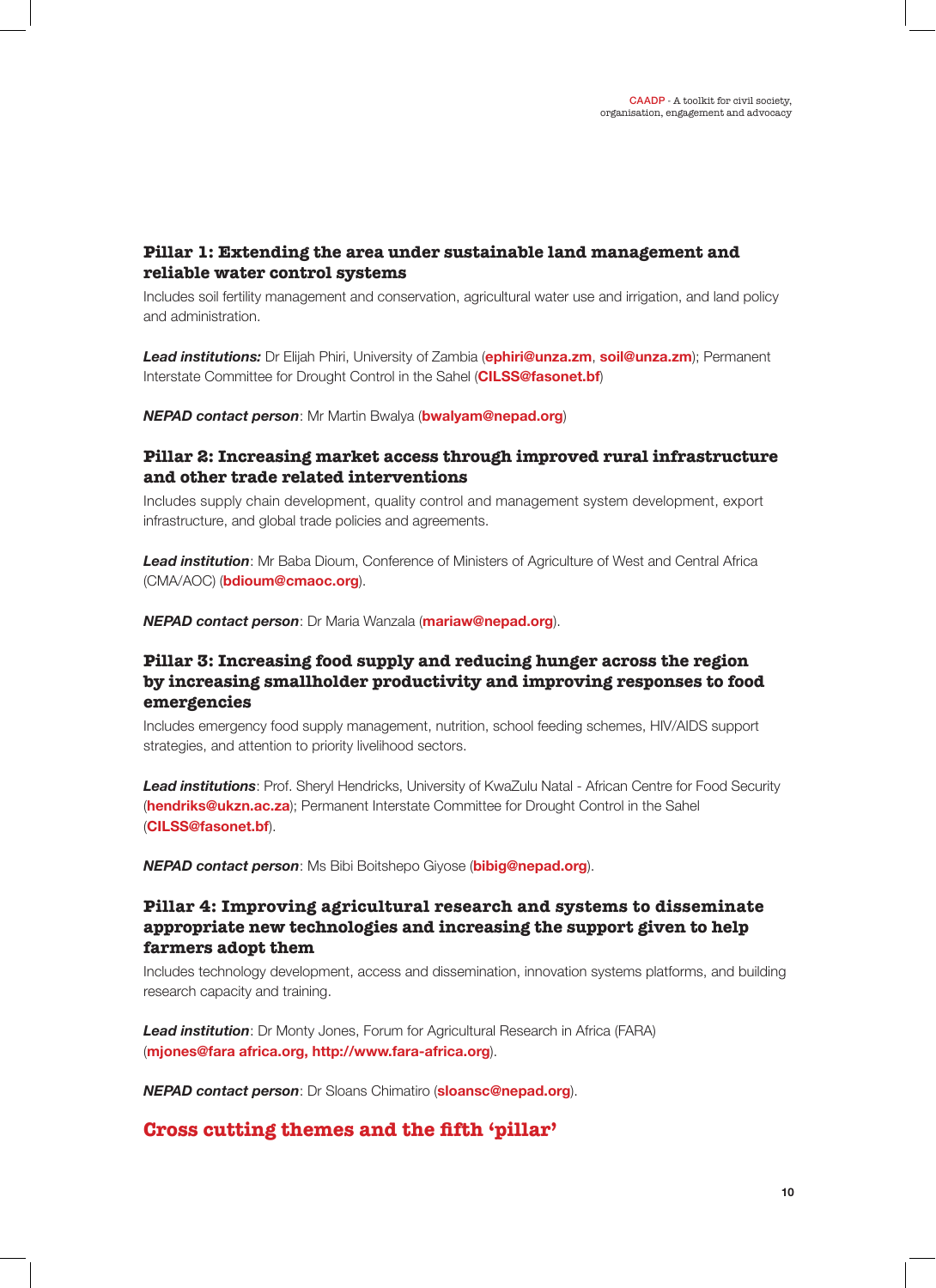A fifth pillar, sometimes referred to as CAADP 2, which addressed the development of livestock, fisheries, and forestry resources, was added on the recommendation of the AU heads of state in July 2003.

Additionally, two cross-cutting areas thought to be essential for the implementation of the Pillars are:

- **1. Academic and professional training in agriculture.**
- **2. Knowledge systems, peer review, and policy dialogue.**

#### **The** role of Regional Economic Communities

Each Regional Economic Community (REC) establishes its own priorities based on the continent-wide pillars. They are supposed to lead CAADP from a political point of view. Increasingly, the RECs are drivers of change in the continent.

Indeed, there has been much progress and engagement by the RECs. By June 2008, all RECs were working at various levels towards the CAADP Round Table processes. By December 2008, at least a dozen countries will have signed their CAADP Compacts. However, the most notable engagement has been realised by COMESA and ECOWAS. The types of support that ECA have contributed include:

- Guiding countries in how best to implement CAADP
- Providing funds to support the roll-out of CAADP in regions and countries
- Monitoring and evaluation to check progress towards CAADP targets in the region
- Providing technical and financial support to help member states to produce CAADP compacts
- Coordinating the regional implementation of the CAADP framework
- Designing and implementing the CAADP Compact in the region
- Ensuring that the CAADP principles of inclusiveness, peer review and policy efficiency are adhered to.

# **4. The Country Implementation Process (previously called the 'Roundtable Process').**

The centrepiece of CAADP is the Country Implementation Process, which is a learning process including the analysis, design, implementation and evaluation of agricultural investment programmes. The Country Implementation Process aims to improve the quality and effectiveness of agricultural sector programmes by integrating the principles and values of CAADP into national systems of development planning and implementation. It does not seek to prescribe how a country should do this, but it does outline **four key components** that need to adopted or implemented in some way.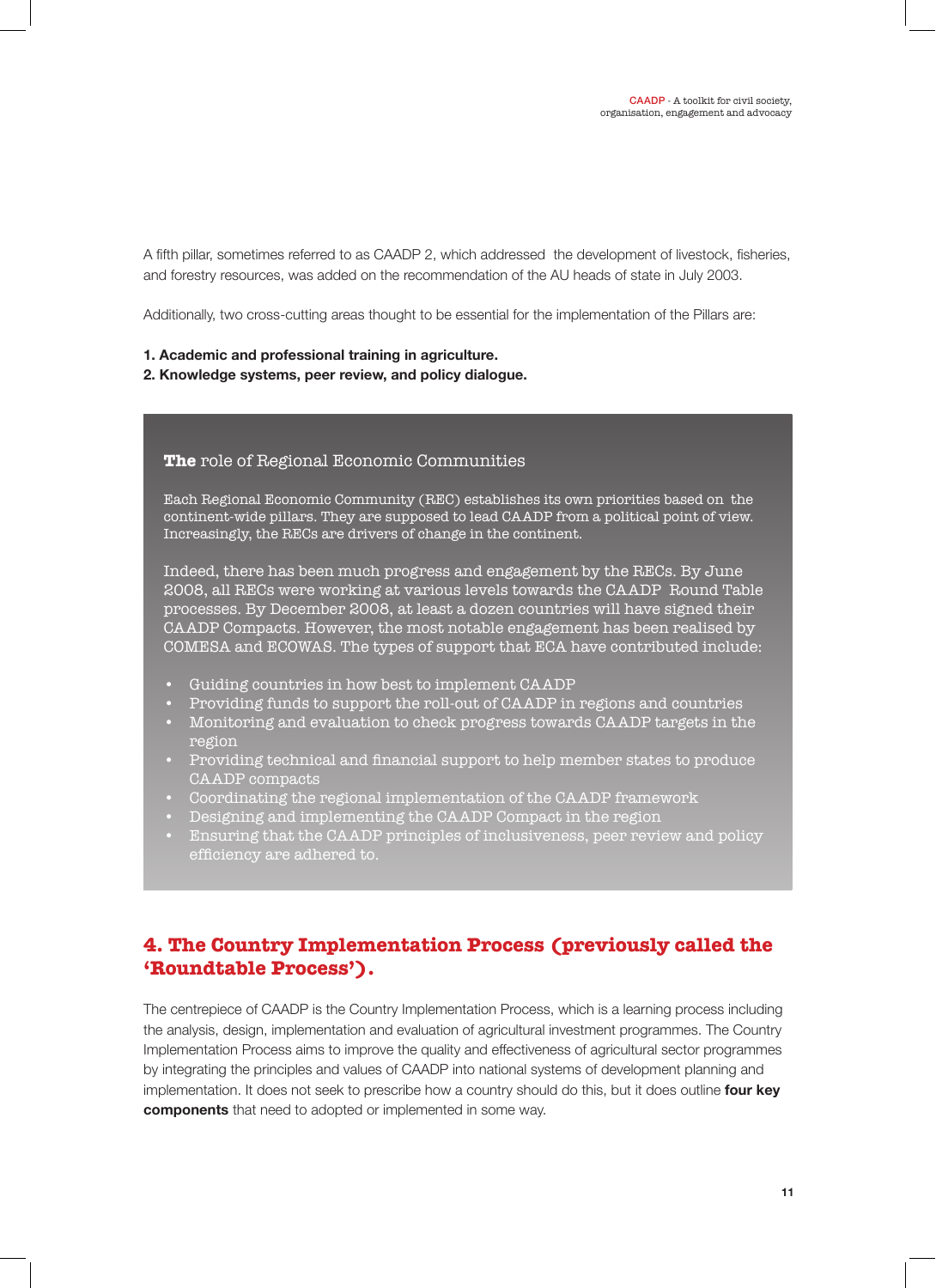# **CAADP implementation steps**



# **Component 1: Engagement with stakeholders and public common understanding of opportunities for agricultural growth**

This component focuses on the critical 'entry points' for stimulating and facilitating the informed buyin, awareness and agreement on CAADP's added value to country development and agriculture programmes, such as the PRSPs and national agriculture development strategies. It also aims to initiate and strengthen inter-sectoral partnerships around a common vision with clear mutual and shared responsibilities among the public, private and the civil society institutions.

Other elements under this component include:

- Public awareness and education on CAADP and agriculture
- Fostering the commitment and political will needed to achieve the CAADP vision
- Mainstreaming functions and responsibilities to drive CAADP implementation in both government and other organisations
- Ensuring the subsequent plan on CAADP implementation is a response to real country needs and issues and is clear in its value addition.

## **Component 2: Evidence-based analysis – deepening understanding around common priorities**

This component entails stocktaking and analysis – assessing the status quo and future opportunities,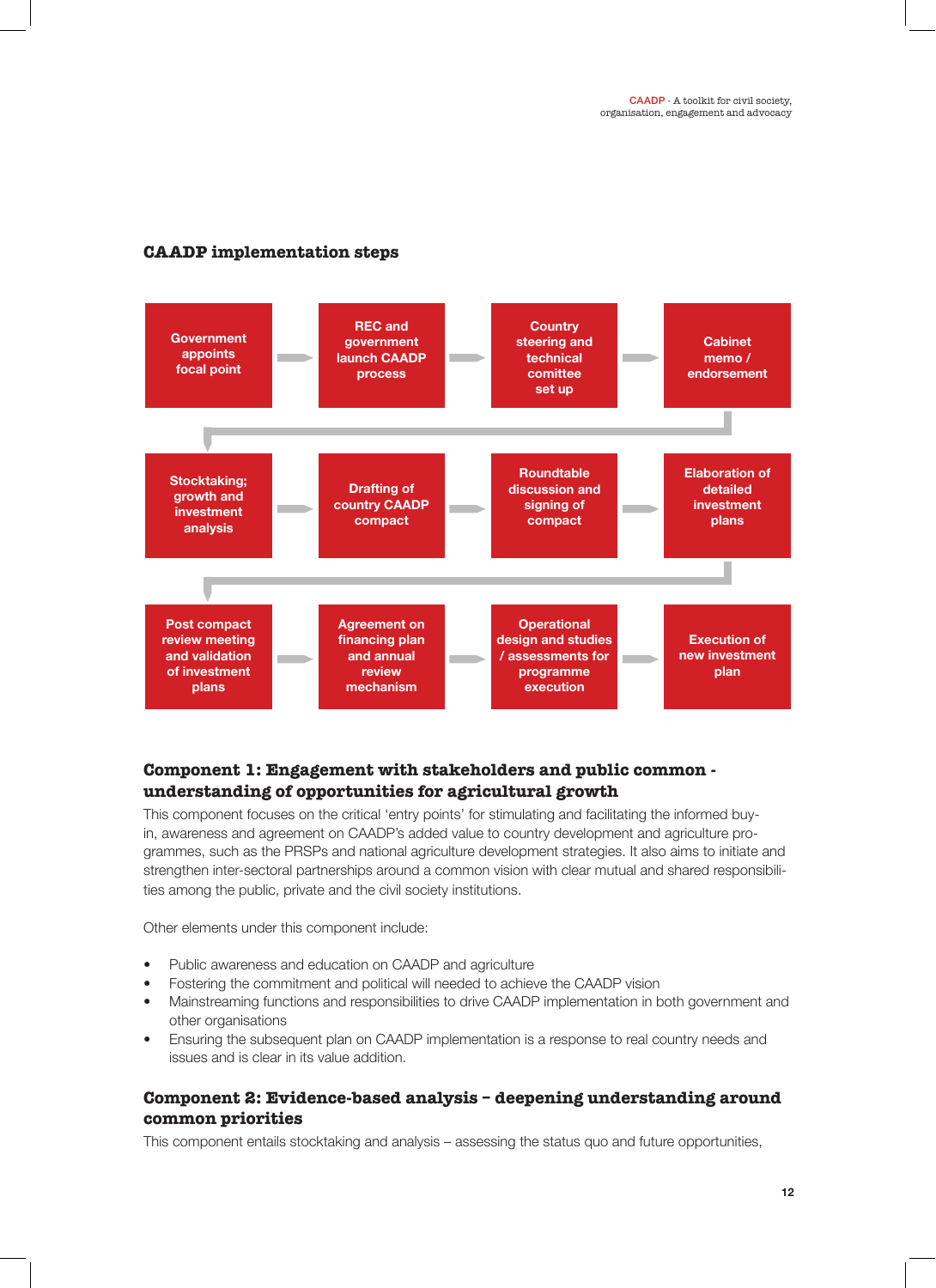based on hard data and the negotiation of concerns and priorities among stakeholder groups. Through various 'tools', the main thrust here is a broad-based understanding of the situation in a comprehensive and integrated form – i.e. technical, ecosystems, social and culture, resources and capacities. Even more so, it relates to understanding how all these forms relate and interact to one another and why they have succeeded or failed previously.

## **Component 3: Development of investment programmes, partnerships and alliances**

This component relates to cultivating and negotiating partnerships to attract and leverage investments into the agriculture sector. This is more than just attracting new funds; it is also about relationships and commitments aimed at defining and strengthening capacities and systems including policy frameworks for quality investments, best returns on investment, accountability, etc. and aid effectiveness in the case of donor funds. This component attempts to engage investors in developing and committing to a financial plan on specific priorities and drivers coming out of the CAADP roundtable process.

# **Component 4: Assessment & learning from process and practice – and adapting and re-planning**

This component covers:

- Designing strategy and investment programmes around the identified priority/growth areas;
- Determining the best possible implementation arrangements and mechanisms
- Identifying modalities for follow-up monitoring and evaluation to assess performance, while at the same time, supporting learning and adaptation, as well as peer reviews.

## **Key** platforms and processes explained

#### **The Compact**

During the CAADP country roundtables, key players come together to assess the realities of their own particular situation and develop a road map for going forward. This process leads to the identification of priority areas for investment through a 'CAADP Compact' agreement that is signed by all key partners.

#### **Investment Plans**

Investment plans are the centrepiece of CAADP and present the key financing plans as part of the road map going forwards. They are, in some ways, the output of the CAADP process. Investment plans are sometimes called Agricultural Investment Plans.

#### **The Partnership Platform**

The Partnership Platform is a voluntary forum open to all interest groups, players and stakeholders. Its objective is to foster mutual and collective responsibility, alignment and harmonisation of efforts in supporting implementation of the CAADP agenda.

## **CAADP-Africa Forum**

The CAADP-Africa Forum is a sharing and learning platform, which aims to facilitate the exchange of experience on best practices in agriculture (including innovations in agricultural programming), advance the agricultural agenda on the basis of Africa's best practices and enhance sharing among practitioners including traders, CSO, etc.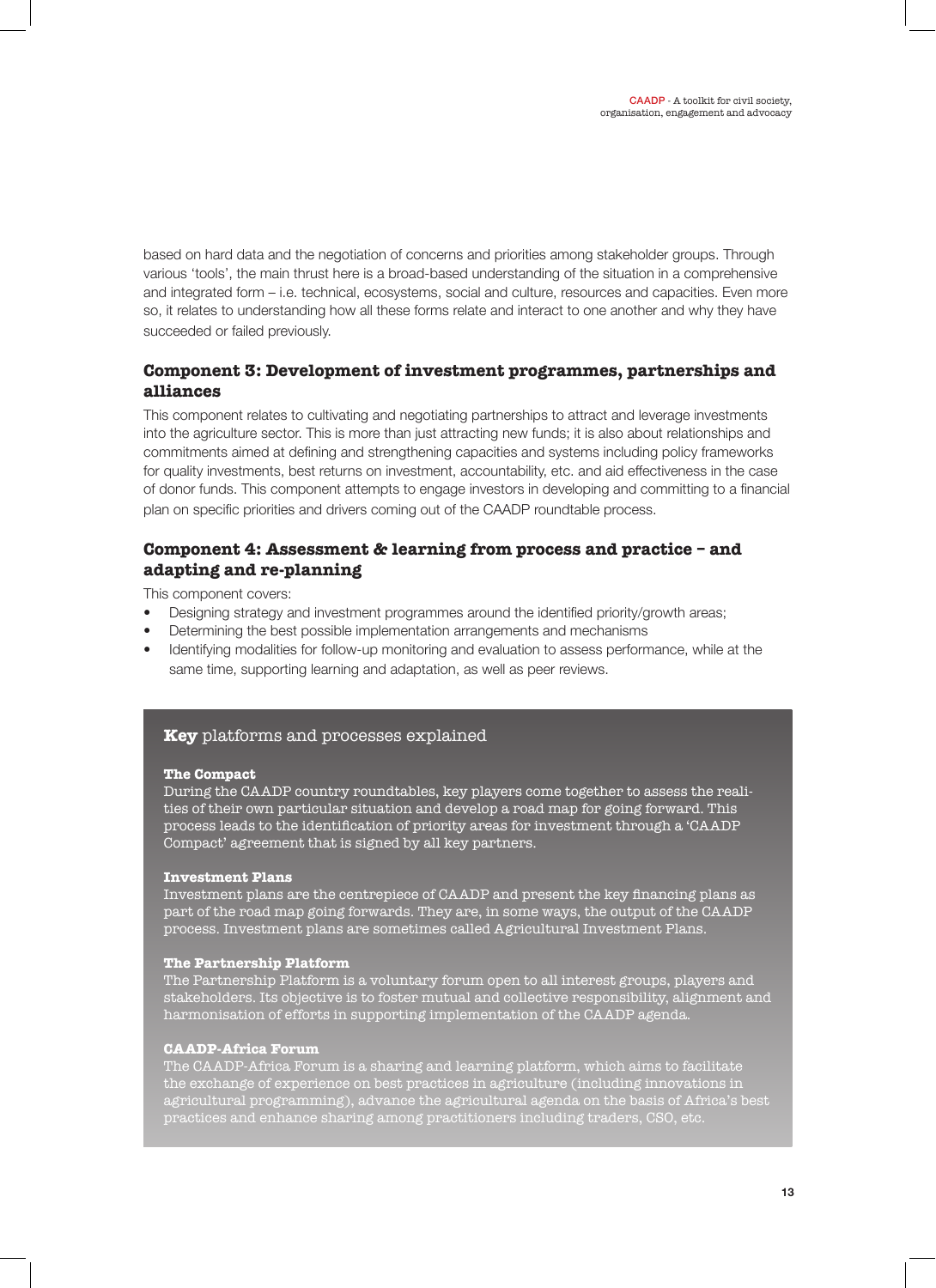# **D.** Engaging with CAADP

CAADP itself is an opportunity for non-state actor engagement. CAADP actively encourages CSO and other NSAs to get involved with country processes. It is important to realise that CAADP is a continental framework, but also that it is operationalised at the national level. CAADP's added value comes from helping countries to think though agricultural development strategies and programmes that have been formulated under other processes, including those led by donors such as the World Bank. CAADP aims to add value to existing initiatives by helping countries to develop better investment programmes and to put in place appropriate implementation mechanisms and capacities.

# **1. Non-State Actors**

CAADP has, more than most development processes, a strong stated focus on 'Non State Actors'. Non state actors in this context include the following groups:

- Civil society organisations , such as NGOs, community organisations and trade unions
- Farmer and producer organisations
- **Parliamentarians**
- The private sector

The increased direct participation of in-country partners (CSO, NGO, private sector, faith institutions etc.) in the development and implementation of agriculture and rural development investment programmes is an **expected outcome** of CAADP. But CAADP has been criticised recently for lack of real participation of non-state actors, in particular rural people's organisations in CAADP processes. So far, the most organised representation of NSAs has come from the Regional Farmers Organisations (RFOs) such as EAFF, PROPAC, ROPPA and SACAU.

#### **Civil** society advocacy and influencing roles

- **• Agenda setting:** change public opinion with regard to a given issue.
- **• Watching:** measure both progress towards commitment.
- **• Research:** research issues, which are important to the CSO, often linked to an advocacy function
- **• Networking:** coordinating other CSOs that work in aparticular sector.
- **• Serve as umbrella CSO:** perform a coordinating and representative function.
- **• Federations, coalitions and strategic alliances:** CSOs in one area or sector federate together for goals they can best achieve through greater numbers.
- CSOs interested in a particular issue also federate together with specific joint objectives.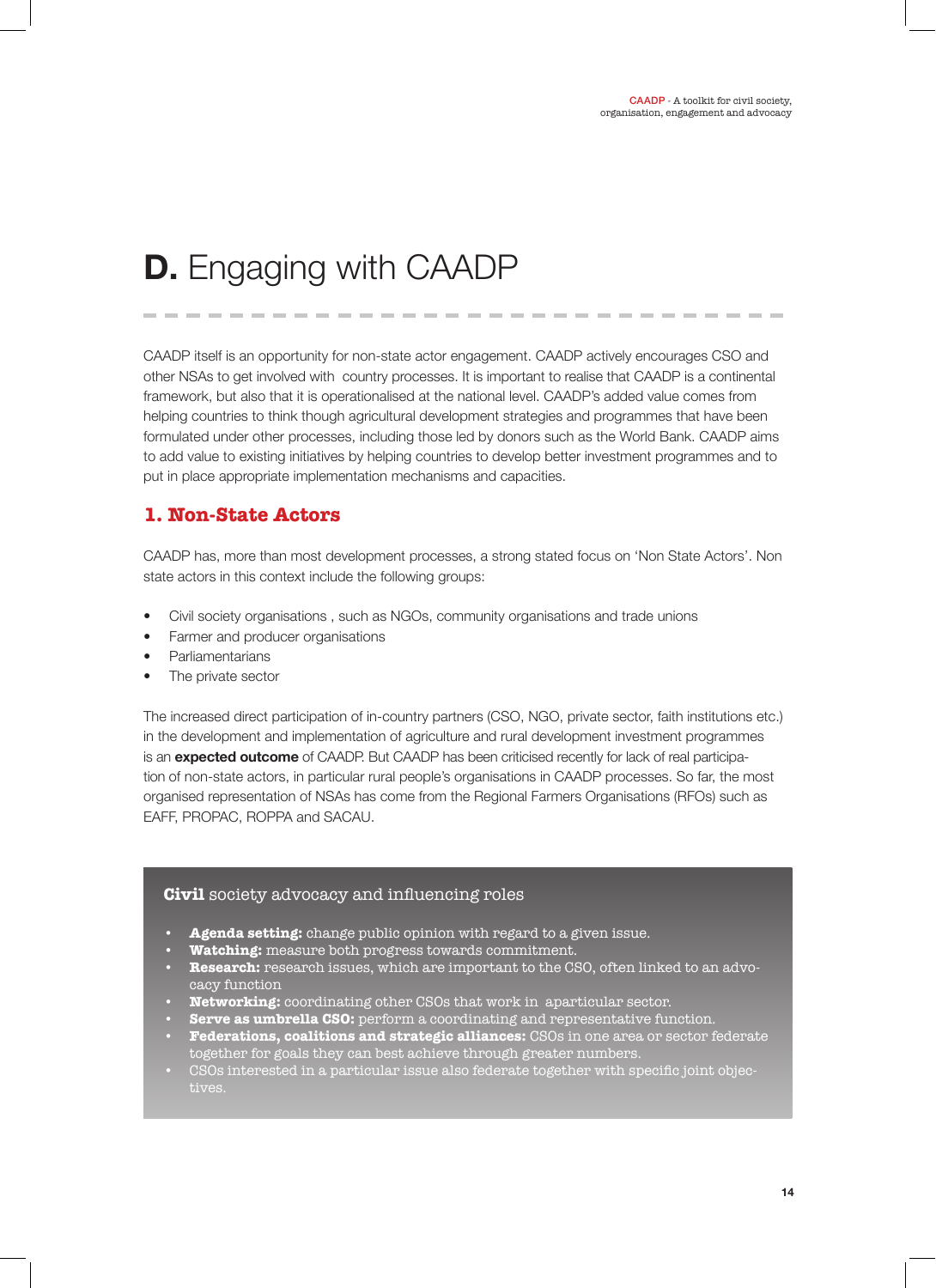## **CAADP implementation steps**



# **2. Types of engagement of non-sate actors**

Officially, and in general terms, CAADP is meant to involve non-state actors in several ways:<sup>3</sup>

- **Policy dialogue and planning**: the voice of sector stakeholders such as the poor, farmers, or agribusinesses should enhance the quality of decision-making, helping ensure alignment to the interests of target beneficiaries and building buy-in and understanding in readiness for implementation
- **Implementation**: the country and regional strategies will require a broad alliance of sector stakeholders to engage in implementation and aligning human and financial resources behind priorities in order to achieve results at scale

<sup>3</sup>This is adapted from Working Group on Non-State Actor Participation, 2010.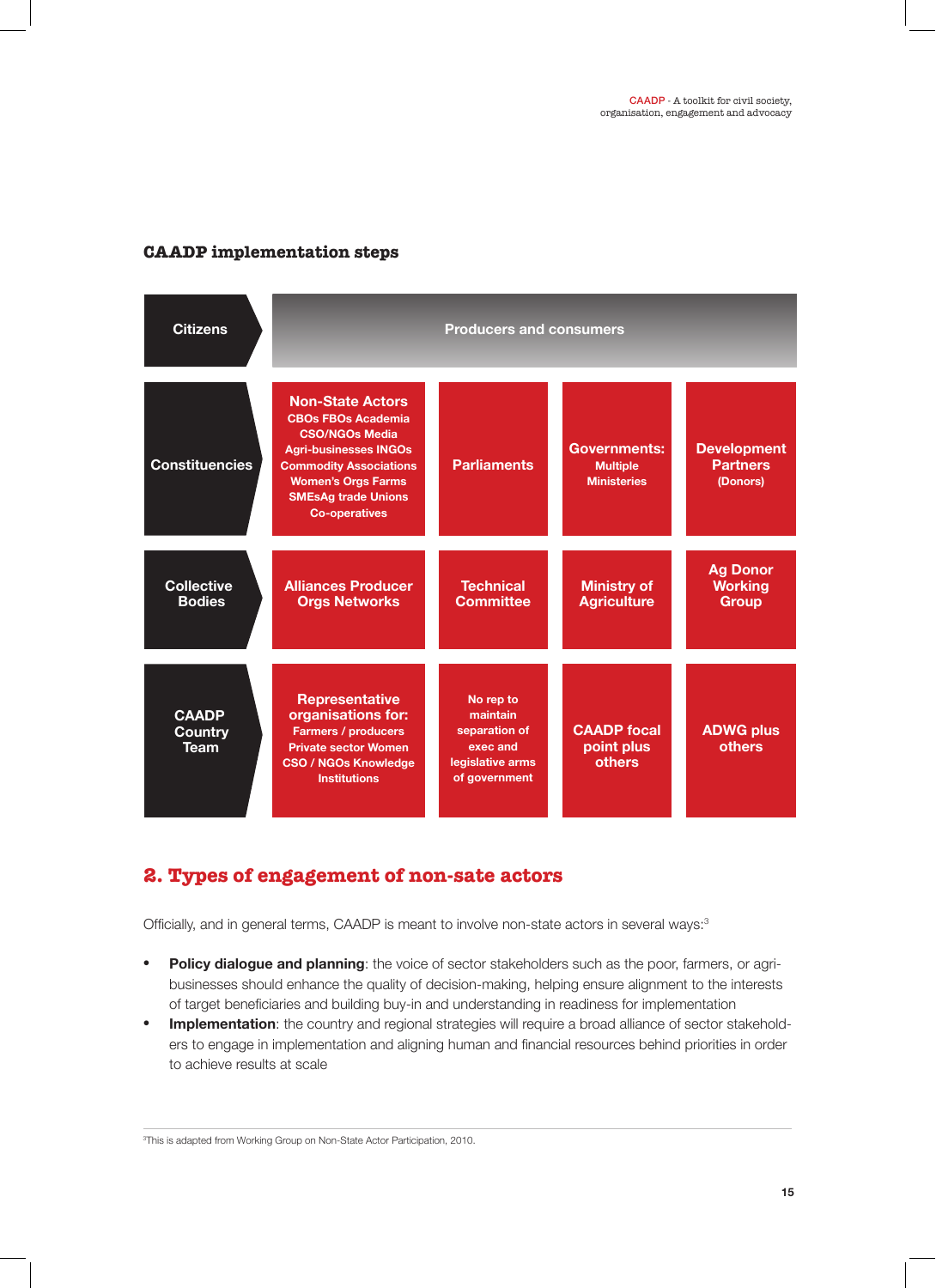**Accountability**: sector stakeholders have a vital role in holding CAADP partners to account for delivering on their commitments

Additionally and crucially, representatives of Non State Actors are expected to be members of the **CAADP country team**, to participate in the **roundtable**, to sign the **compact**, and input in to the development and technical review of the **investment plan**. Although there is no official accreditation process, actors are encouraged to work together and self-organise their representation (see below).

# **3.Entry points for CSOs**

There are not really any 'official' CAADP processes which relate to non-state actors or civil society. For instance, there is not any official accreditation for NGOs, although the Secretariat does sometimes sign MOUs (Memoranda of Understanding) on technical issues with key groups and actors. The Secretariat has limited capacity and is unlikely to be open to lobbying or advocacy from CSO working on national or local agendas. Contact can also be made with the regional economic communities whose focal persons are listed at the end of the document. Therefore, the most meaningful entry point for CAADP engagement is at the national level. At the national level, there are multiple entry points, both formal and informal.

## **The Working Group on Non-State Actors**

The 6th CAADP Partnership Platform in April 2010 recognised that the quality of non-state actor participation had been inconsistent and that more inclusion of non-state actors, especially poor and marginalised communities, at national, regional and continental levels is needed. The Platform asked how to improve the quality of inclusion, and in response, CAADP partners have formed a joint working group to undertake a stocktaking exercise and develop recommendations for better participation of NSAs.

The working group is chaired by PROPAC (Sub-Regional Platform of Peasant Organizations of Central Africa), with PANAAC (Pan African Agribusiness & Agro-Industry Consortium) as vice chair, and includes other RFOs, The FAO (UN Food and Agriculture Organisation), some donors, and INGOs such as ActionAid and US NGO-grouping Interaction.

## **National Focal Points**

Each country has at least one National Focal Point for CAADP (see section 6 for a list of these and their contact details), whom CSOs and other NSAs can contact. National Focal Points are the main point of contact within the national government, and are often based at the Ministry of Agriculture.

## **Country Implementation Teams**

The Country Team is the key driver of the CAADP process at the national level. Country Teams are meant to be comprised of representatives from all stakeholder groups, including the private sector, farmer and civil society organisations, universities and research organisations and donors. The effectiveness and strength of the Country Team depends on the ability to form an effective coalition, and to coordinate and facilitate various tasks to advance the CAADP agenda. These tasks should include:

- The implementation of the CAADP process drawing on a variety of sources to provide technical and political support as needed
- Provision of feedback to constituents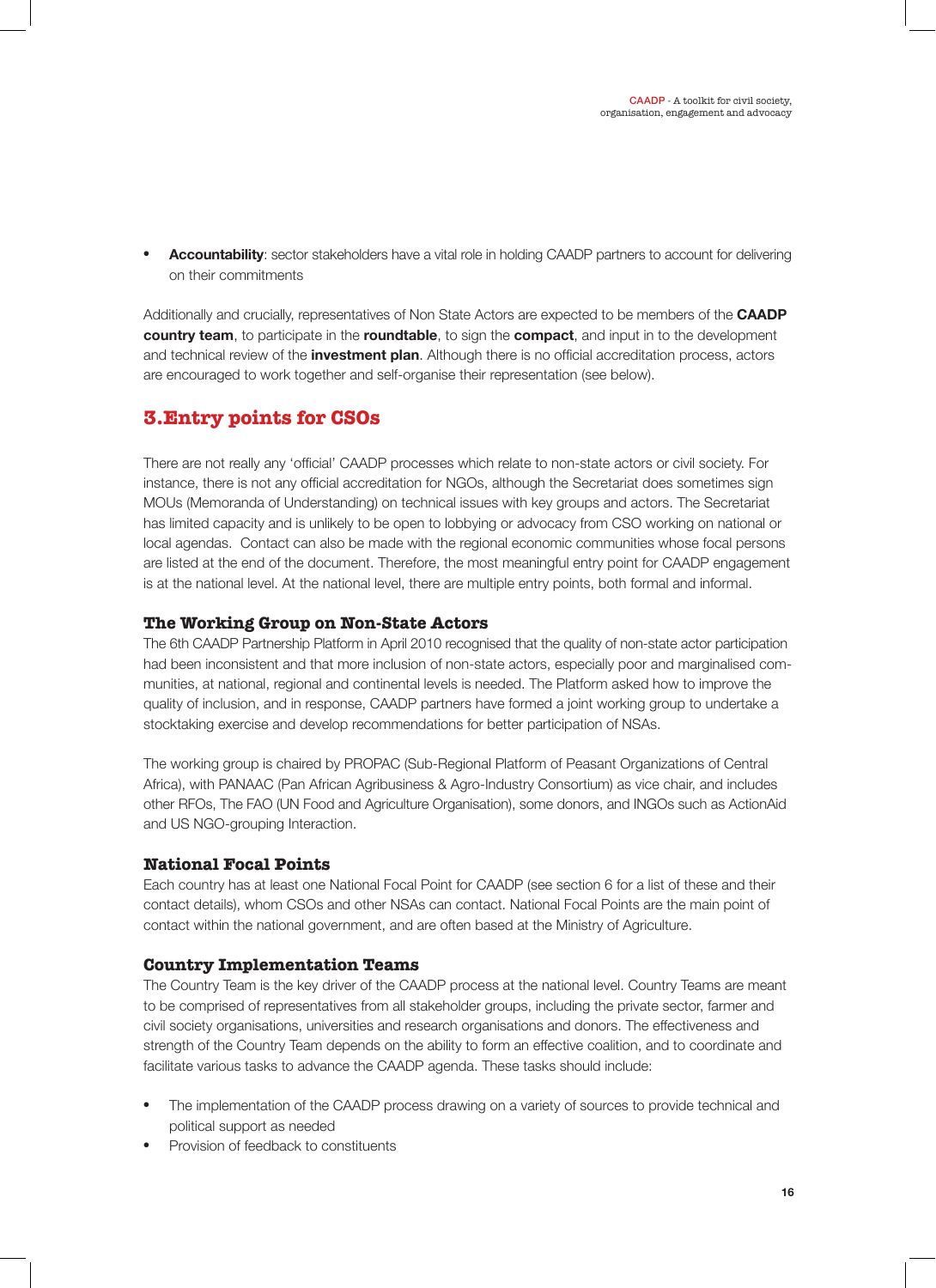- Management of the work programme
- Engagement and involvement of various partners and stakeholders
- • Coordination of CAADP related knowledge management operations

The size of the Country Team depends on several factors, including the presence of RFO, REC and Pillar representatives in the country, and can vary from two to about 10-12 people. Country Teams are technically supported by "Expert Teams", who provide specialized technical backstopping, particularly to the analytical work.

# **Potential Entry points for CSOs in 'Roundtable' Country Implementation Processes**

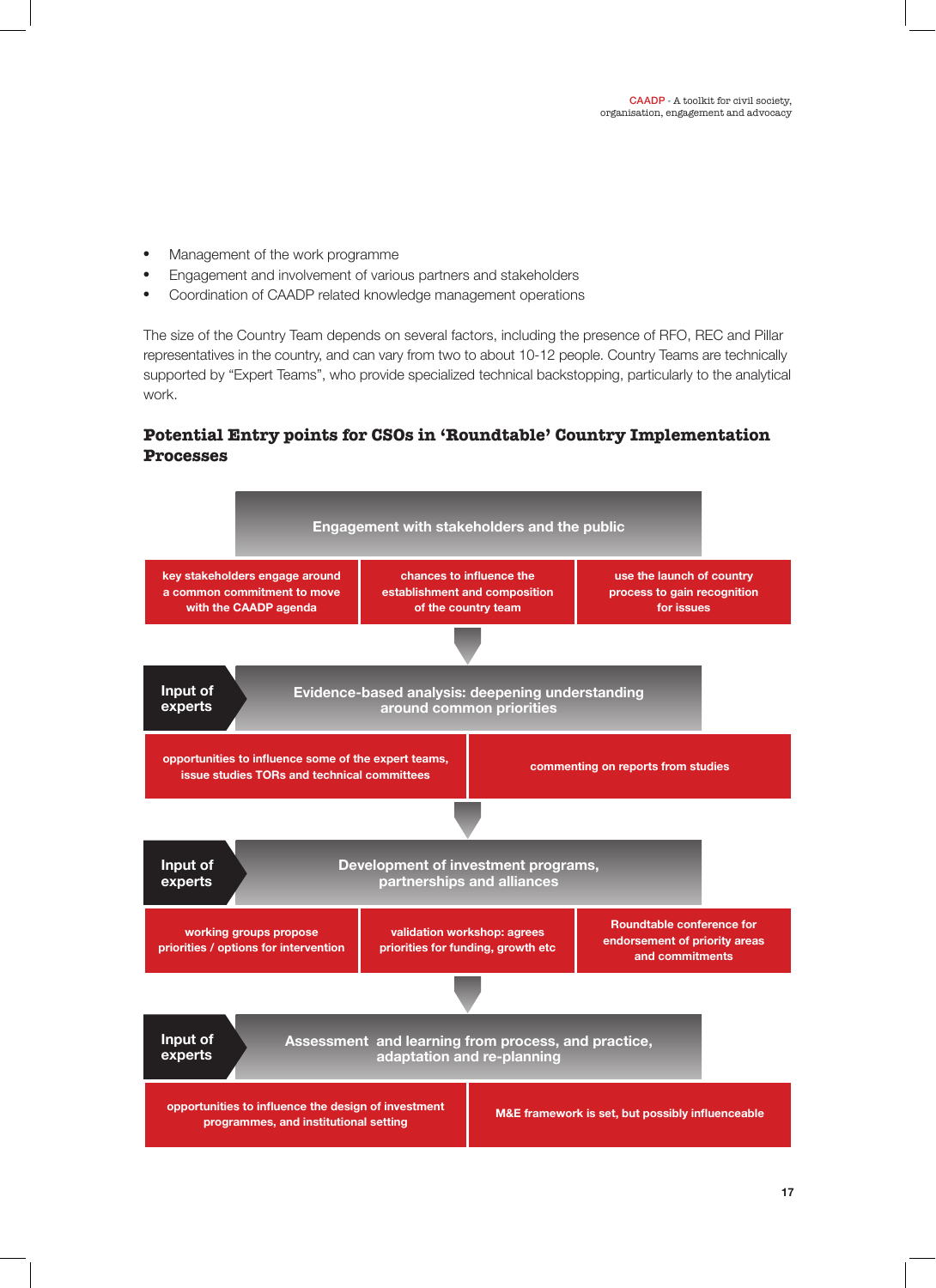# **4. Informal routes of engagement**

### **Get organised**

The key to engagement with CAADP (and any governmental or intergovernmental process) is organisation. The CSO sector needs to independently organise on a national level in order to engage with CAADP processes. CAADP is a relatively complex process with an underfunded secretariat. Although it is making an effort to engage CSOs and other non-sate actors, the secretariat is unlikely to facilitate and organise civil society participation.

Each country will have a different context, and hence, organising cannot be prescribed in a pro-forma way. However, common entry points for civil society groups in the agriculture and rural development sector are:

- NGO agriculture or food security platforms or networks
- Farmers' groups, federations and confederations
- Women's, youth and landless groups
- Parliamentary sub-committees on agriculture, rural development and food security

## **Advocacy** and influencing

There are many toolkits and advocacy guides available that will help you navigate the world of policy influencing. This toolkit is designed specifically to guide you through CAADP processes, but there is some basic advice that will help you think through what you should and should not do.

- **• Be realistic** about you what you want: Can CAADP help deliver what you want?
- **• Be clear** about your objectives: What is that you want out of the CAADP engagement? Is it policy change, greater resources or is it about setting the agenda and long term change?
- **• Don't spread yourself too thinly**: Be targeted and focussed in your objectives and approach.
- Remember that CAADP is a country-led and country-owned process; the framework itself is less 'lobby-able' than its implementation at country level.
- **• Critical engagement**: It is best to engage on an analytical basis, where constructive criticism is based on your constituency's views and experiences.
- **• Technical arguments can work**: It might be possible to influence through the
- presentation of expert studies and technical analysis
- **• Be prepared to organise and mobilise**: Sometimes governments need political
- pressure to make them listen
- **• Build alliances**: Key agendas are more likely to be furthered if you work with others, rather than ploughing your own furrow.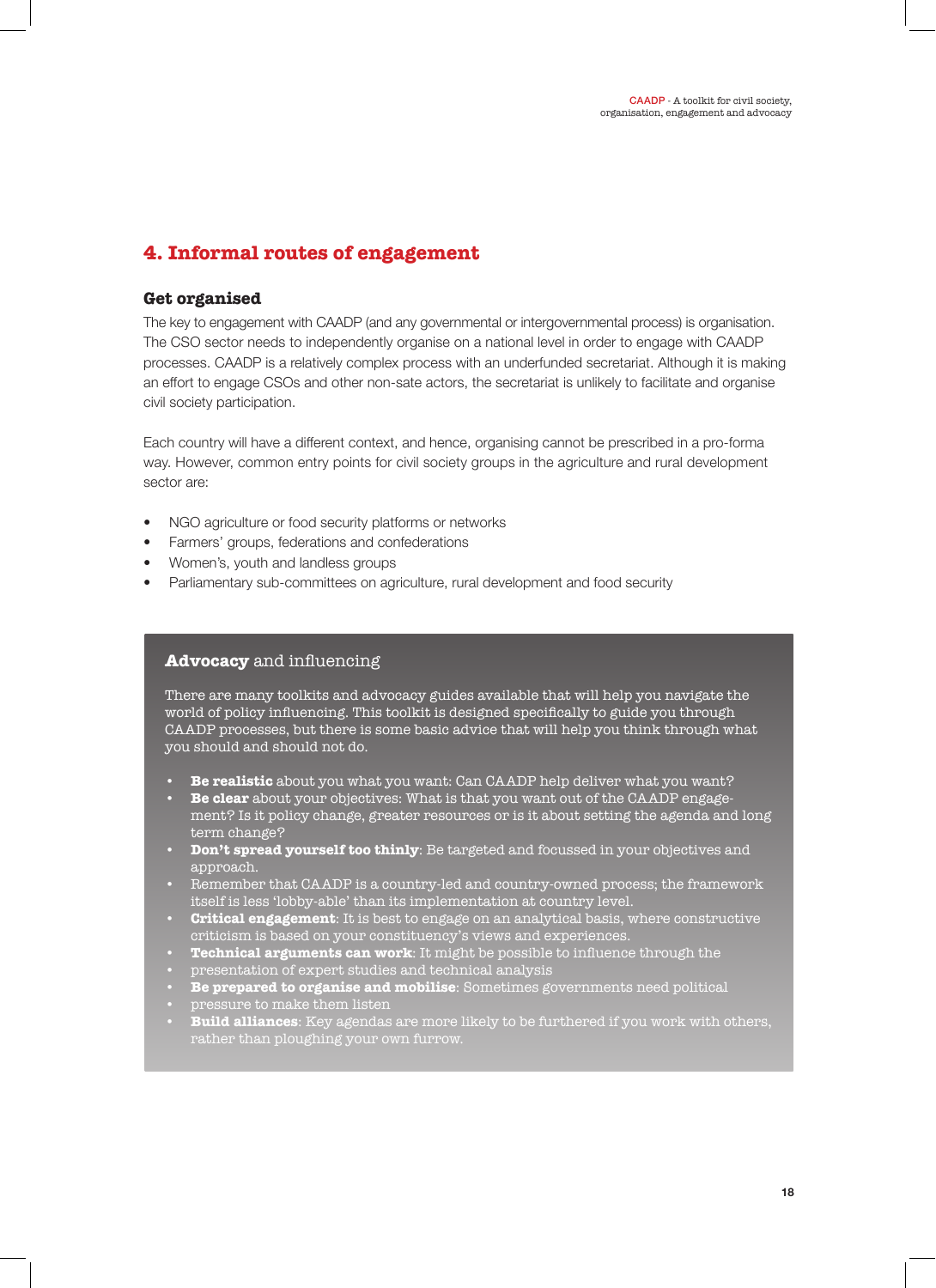It is important to note that working alone rarely works in advocacy terms. It is best - especially if you are a small group and not already part of a larger federation or network – to try to work with others or join networks, although this may mean that your group will have to compromise on positions or make common cause with others. You may in the end need to mobilise your constituency, and undertake campaigns, protests and apply political pressure, in order to make your voice heard.

## **Through parliamentarians**

Parliamentarians have a unique space within CAADP. Although they are not supposed to be part of country team they do have a crucial role in the CAADP process as partners and in agenda setting. They are often engaged with CAADP through a parliamentary sub-committee (usually agriculture). Parliamentarians are also perhaps (as argued by CAADP, but in reality depending on context) the most legitimate link between civil society and government. They are often also the most accessible entry points in the legislative process for civil society to engage with.

## **Creating debate**

The deal time to engage with CAADP is earlier in the process. By using a mix of the media, academic channels, expert seminars and lobbying techniques you can create a debate at a national level. Locally, at community level, it might be possible to hold group discussions with local officials and to connect with the ministry of agriculture. Make sure your issue is on the agenda is clear, and that officials are aware of its importance and prominence.

# **5. What is 'influence-able' and what are the opportunities?**

It is important to note that CAADP itself is not likely to change significantly as a framework. From the perspective of key actors and bureaucrats, CAADP is a carefully negotiated and (relatively inclusive) process, and it is fruitless, at least in the short and medium term, to lobby and change the framework in any significant way.

## **Monitoring government commitments**

Governments are the key policymaking actors within the CAADP framework. In fact, CAADP is really only a way of rationalising and enhancing government policy, within some broad parameters. The CAADP Investment Plans set out promises and intentions of governments, backed by donors, about what priorities are in the medium term. NGOs and other CSOs have a major role to play in tracking these commitments, making sure that resources are getting through to the ground and ensuring that marginalised groups are able to access the benefits of the investments.

#### **Monitoring donor commitments**

Many donors are committed to funding agricultural and rural programmes, and many of them are highly engaged in the CAADP process. Buy-in to CAADP is relatively high and most donors are keen to see CAADP work. However, it might sometime be necessary to ensure that key donors are keeping to their commitments and, in some areas, are encouraged to provide additional funding. Donors also play a part on policy formulation, so it is also important that donors do not impose unreasonable policy conditions to aid to certain sectors or areas for political or ideological reasons.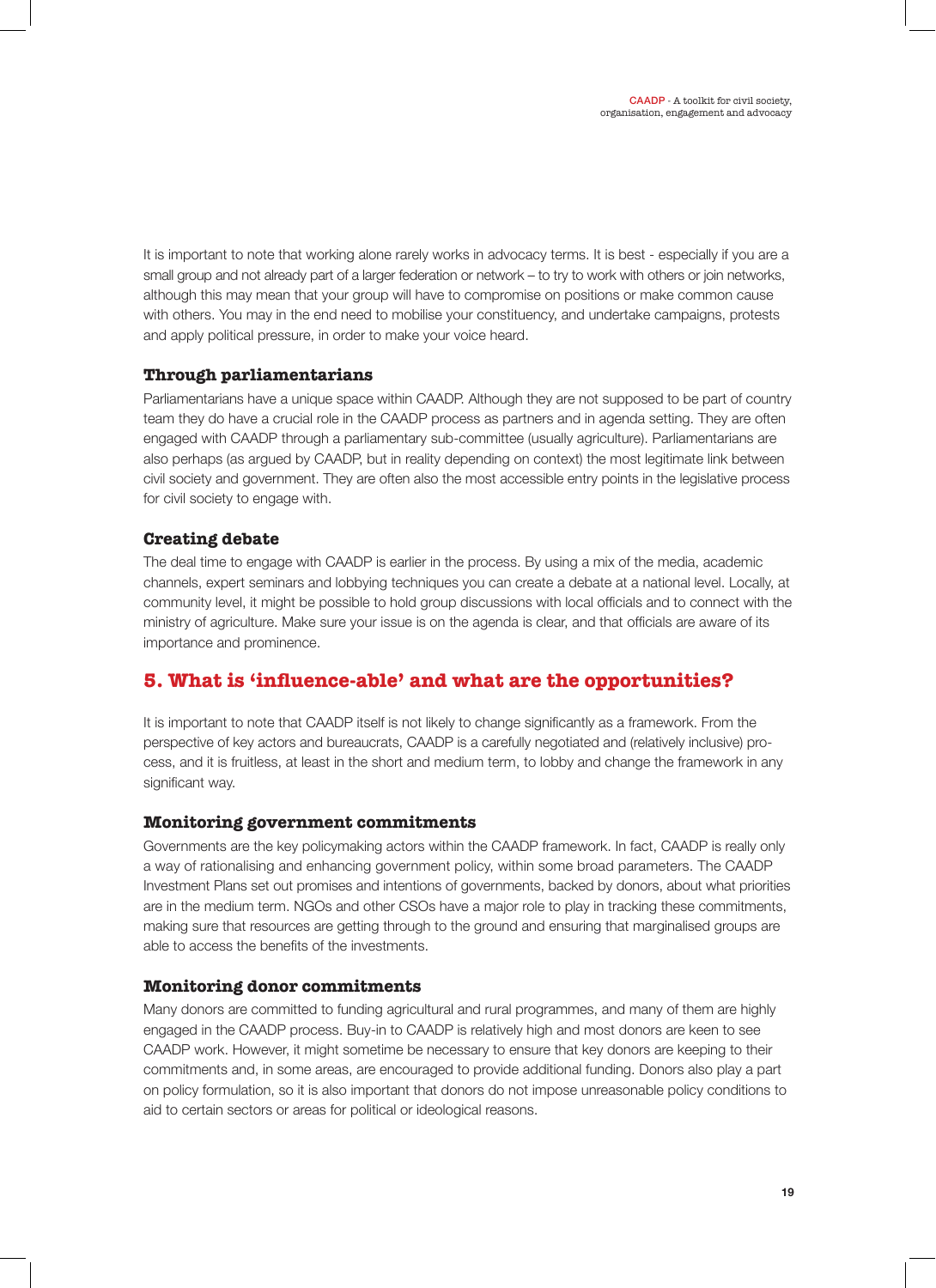### **Donors** and CAADP

Donors are key to supporting CAADP processes. The Donor Platform for Rural Development is key donor platform engaged with CAADP. The Platform created the CAADP Task Team, in which the CAADP Task Leader creates a dedicated, full-time link between donors and the CAADP process. The CAADP Task Team consists mainly of representatives from DFID, the European Commission (DG Dev), FAO, French Ministry of Foreign Affairs, GTZ, IFPRI, Netherlands Ministry of Foreign Affairs, Sida, USAID, and the World Bank. Among interested and engaged donors are:

- World Bank runs the CAADP Multi-donor Trust Fund, channelling financial support to CAADP processes and investment
- GTZ (Germany GTZ is now the GIZ Deutsche Gesellschaft für Internationale Zusammenarbeit)
- USAID Mainly through the Feed The Future Initiative
- DFID (UK) degree of engagement depends on the country office
- Food and Agriculture Organisation (UN) involved in supporting the development of Investment Plans
- CIDA (Canada)
- AfD (France) in West Africa
- AECI (Spanish Agency for International Cooperation) in West Africa
- European Commission
- African Development Bank

## **Setting the policy agenda**

Perhaps the key way in which CSOs and other non-state actors can realise their potential for influence is to set the agenda for agricultural development and thus influence the way that agricultural investment is scaled up or directed. Opportunities for this are best captured really early in the process, even before the Compact is signed. Once the investment plans are signed off, setting the agenda and setting priorities for investment in agriculture is difficult.

Some areas that might be considered weak spots in the CAADP framework are:

- **•• Women farmers/Gender:** Women's empowerment is key to development and in agriculture, a
- disproportionate level of the burden falls on women. Although this is an area that CAADP claims that it is trying to address, it has been considered a weak spot.4
- **• Smallholder farmers**: African agriculture is based on small scale family farms but the focus of donors and government is often on larger farmers and agri-business. These groups tend to be better organised than small farmer groups and better able to lobby at a national and supranational level.
- **Climate change**: The CAADP system is arguably not fully set up for a proactive response to the threat of climate change.
- **• The Landless/Youth**: The groups are not well represented in most national contexts, let alone the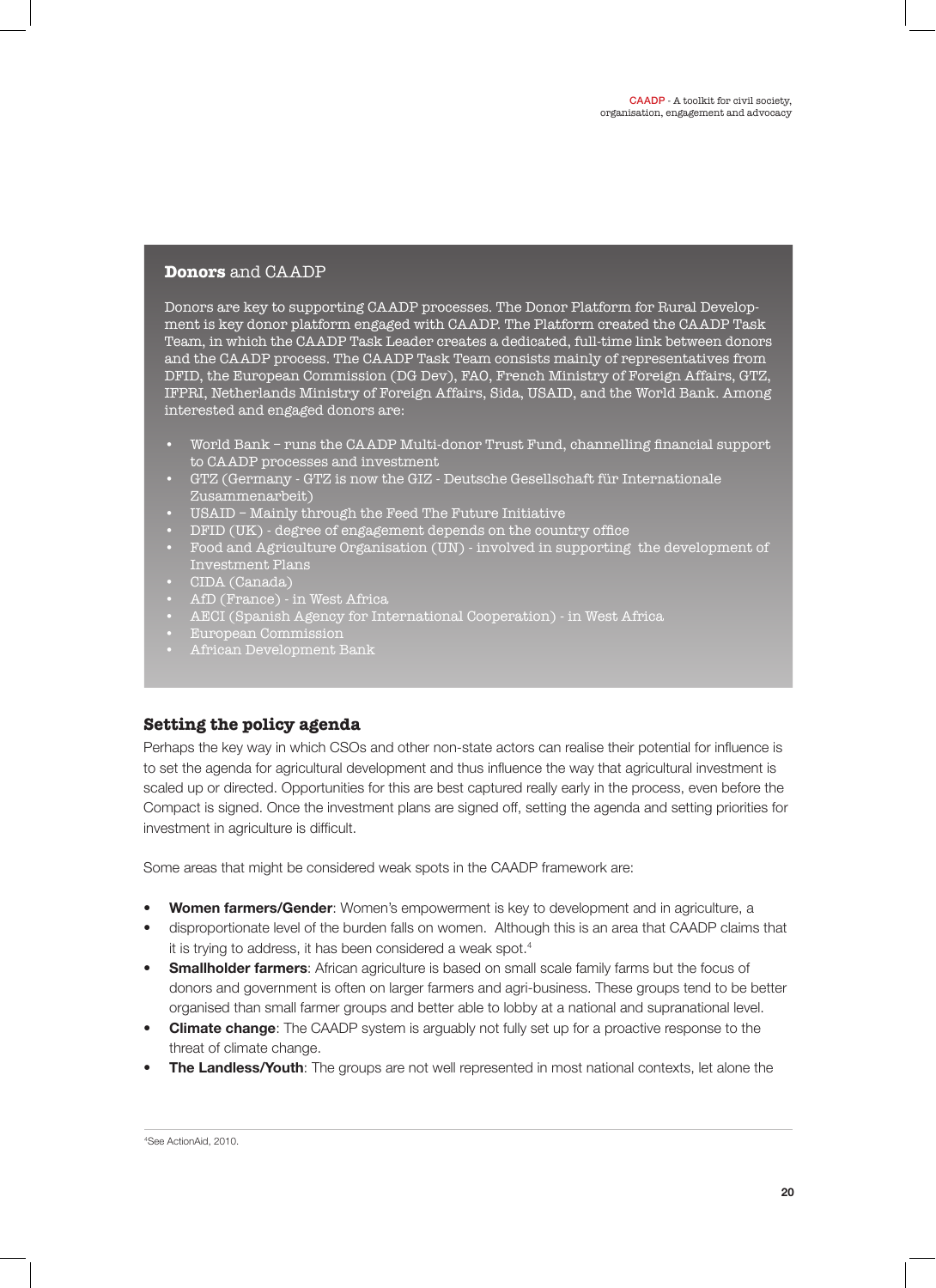regional and sub-regional contexts.

**• Nutrition**: Arguably in some contexts, nutrition has been ignored or undervalued in the CAADP compacts and plans.

## **Showcasing what works**

One way in which the framework can be made to reflect the type of agricultural development that you want to see is by providing case studies or demonstration models to the country team and through the working groups and expert committees. It adds considerable value to the CAADP process by giving real examples of what works and what does not to government and development partners. This is the type of input that governments and donors say that they appreciate the most.

## **Technical arguments and research**

CAADP aims to be politically and ideologically neutral, meaning that the process puts a lot of store by technical expertise, evidence and academic rigour. Although this is a laudable aim, in practice, most research institutes and experts are driven by one agenda or another. They are also often open to the presentation of alternative research and expertise. As above, research grounded in real in-the-ground experience, rather than purely academic study will count for more, but research must be seen to be open to scrutiny, peer review and be of a high standard. Experts themselves are often keen to receive representations from groups with firsthand knowledge of technical application and new research findings.

## **More and better civil society participation**

Governments, supported by donors, should facilitate the participation of CSOs in CAADP. INGOs may also have a facilitative role to play. As political processes go, CAADP is, at least on paper, relatively open to CSO participation and is in fact actively seeking for more. But some government have proved reluctant to support the involvement of CSOs and other legitimate non-stat actors in the country processes. CSOs should highlight their legitimate role in the CAADP process.

Before launching a call for more and better participation, it might be worth checking with your partners and peers whether there is representation. If there are blockages to or gaps in CSO participation, this may be because the national government has sought to block CSO participation or because civil society has not organised itself.

In some cases, it may be that those involved are not really representative or legitimate groups (see below). Often donors, governments and the CAADP secretariat are ill-equipped to judge who is a legitimate representative of civil society.

# **6. Constraining factors and other considerations**

The Working Group on Non-state Actors has outlined a number of issues that have constrained civil society engagement in CAADP:

- Weak representation, legitimacy and accountability of Non-State Actors
- Limited resources and capacity for effective participation
- No agreed standards for quality participation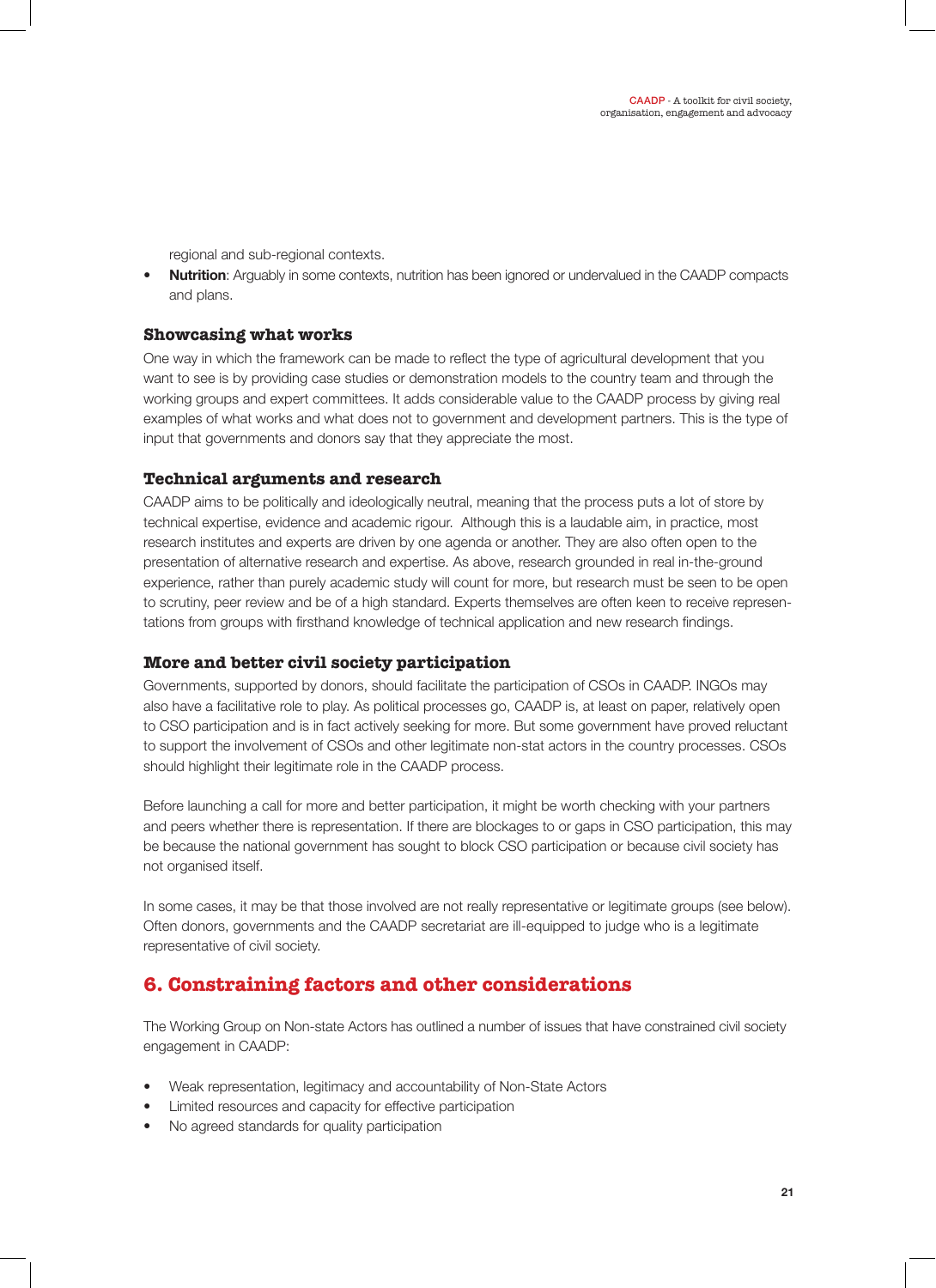- Low prioritisation of Non-State Actors by the institutions leading CAADP
- Culture of distrust rather than collaboration
- Lack of knowledge or understanding of CAADP amongst Non-State Actors

## **Resources and funding**

Smaller groups may find it hard to engage with CAADP, especially physically attending meetings. While CAADP itself does not have much money and it is unlikely to fund significant engagement of platforms and individual groups at country level for the foreseeable future, donors (Development Partners in CAADP parlance) do have resources and may be able to facilitate participation of CSOs in some countries. INGOs can also help with funding and, importantly, are often gateways to the donors themselves, holding funding relationships with donors as well as political, intelligence and research links.

## **Legitimacy, credibility, accountability and competition**

A key consideration when thinking about engaging with CDAAP processes is the legitimacy and representivity of particular groups. For CSOs, who are used to dealing with these issues, this may not seem like a particular problem. However, there are large and organised groups of farmers and agribusiness who sometimes claim greater legitimacy over the CAADP space.

In gauging their legitimacy and credibility, CSOs should consider the following:

- Where does your legitimacy come from?
- What is your appropriate role be in the process?
- What are your strengths, how can you link up with other players?
- Are you representative enough?
- On whose behalf are you speaking?

# **Technical knowledge**

Agricultural development can be a highly technical area and some CSOs do not have the technical knowledge or links to keep pace with debates and policy proposals. This can be somewhat mitigated by partnering with others and building joint and shared resources amongst CSOs, as well as accessing training and information provided by INGO, research institutes and governments.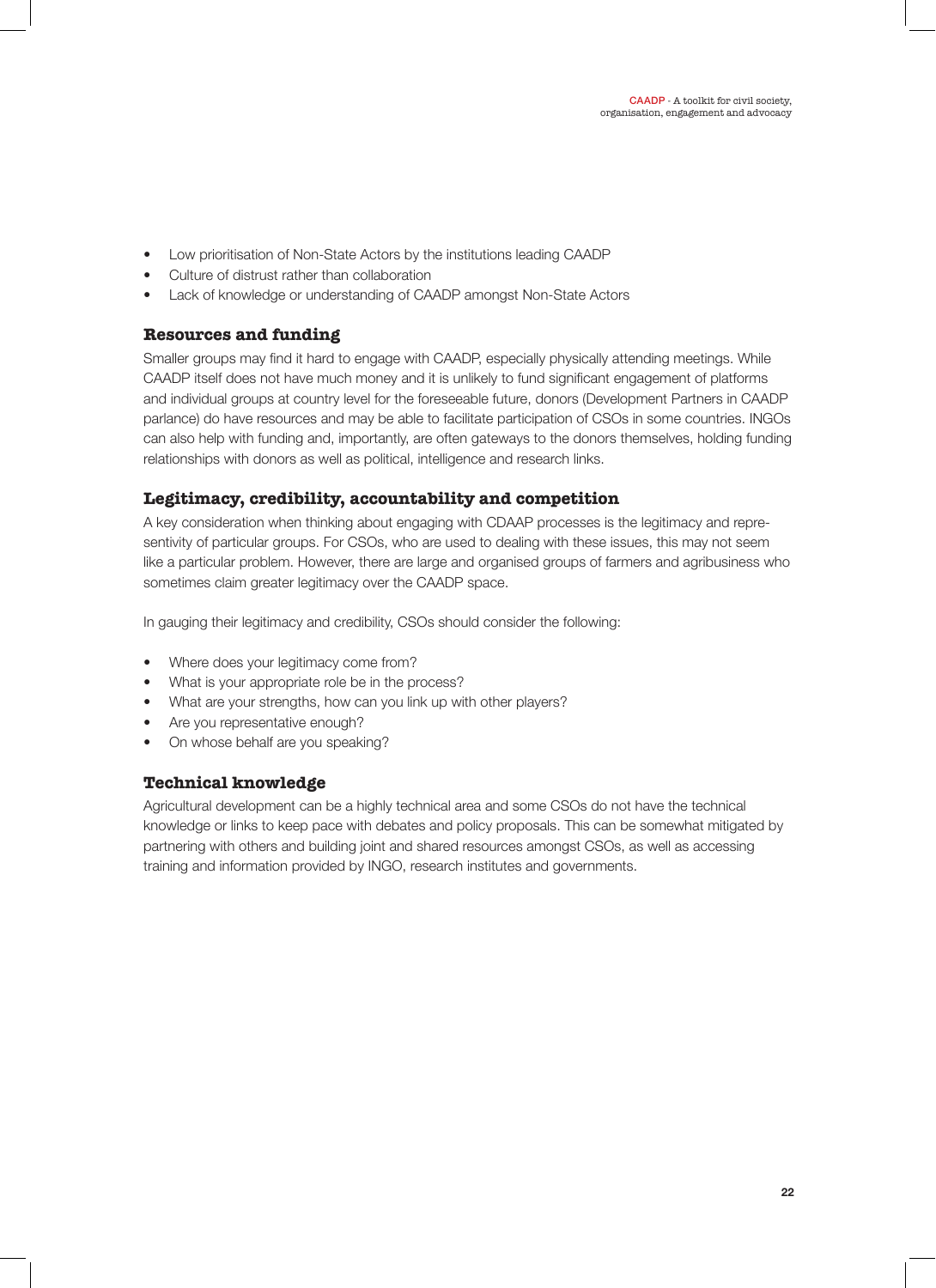# **E.** Key CAADP resources and contacts

# **1. Online resources**

- **• The CAADP website**, **http://www.nepad-caadp.net/** is fairly comprehensive and can be used to access key information about CAADP, including the progress and status of CAADP in each country. It may also be worth signing up to receive CAADP newsletters: **http://www.nepad-caadp.net/newsletters.php.**
- To check the status of a particular country's progress within CAADP, you can look at this web page: **http://www.nepad-caadp.net/library-country-status-updates.php**
- **• The ReSAKSS website** is a good source of information on CAADP implementation by country: **http://www.resakss.org/** as is the ReSAKKS newsletter **http://resakss.wordpress.com**
- Download country compacts from **The Donor Platform for Rural Development http://www.donorplatform.org/content/view/371/2651/**
- The **Feed the Future** website has information on the US President's food security plan **http://www.feedthefuture.gov**
- ActionAid's **HungerFREE Scorecard** shows performance and progress across countries and takes a closer look at each country
- **http://www.actionaid.org.uk/100234/aid\_and\_debt\_research.html** • The Africa Forum on Rural Development (AFORD) **http://www.africaforum.info/index.php** connects

#### experts working with programmes in agriculture or rural development based in Africa.

# **2. Key texts**

**ActionAid, 2010,** *Is CAADP the panacea framework for women and other small holder farmers in Africa? A critique,* **Prepared by Kristin Sampson (Draft).**

**ActionAid, 2010,** *HungerFREE scorecard 2010: Who's really fighting hunger? Why the world is going backwards on the UN goal to halve hunger and what can be done.*

**CAADP, 2010,** *CAADP Roundtable Process Summary of progress on CAADP roundtables and implementation***, January 2010.**

**CAADP Working Group on Non-State Actor Participation, 2010, Options paper: How to boost Non-State Actor Participation in CAADP, Prepared for the working group by Ian Randal of Wasafiri Consulting.**

**CAADP Working Group on Non-State Actor Participation, 2011 (a),** *Guidelines for Non State Actor participation in CAADP processes***, Prepared for the working group by Ian Randall of Wasafiri Consulting.**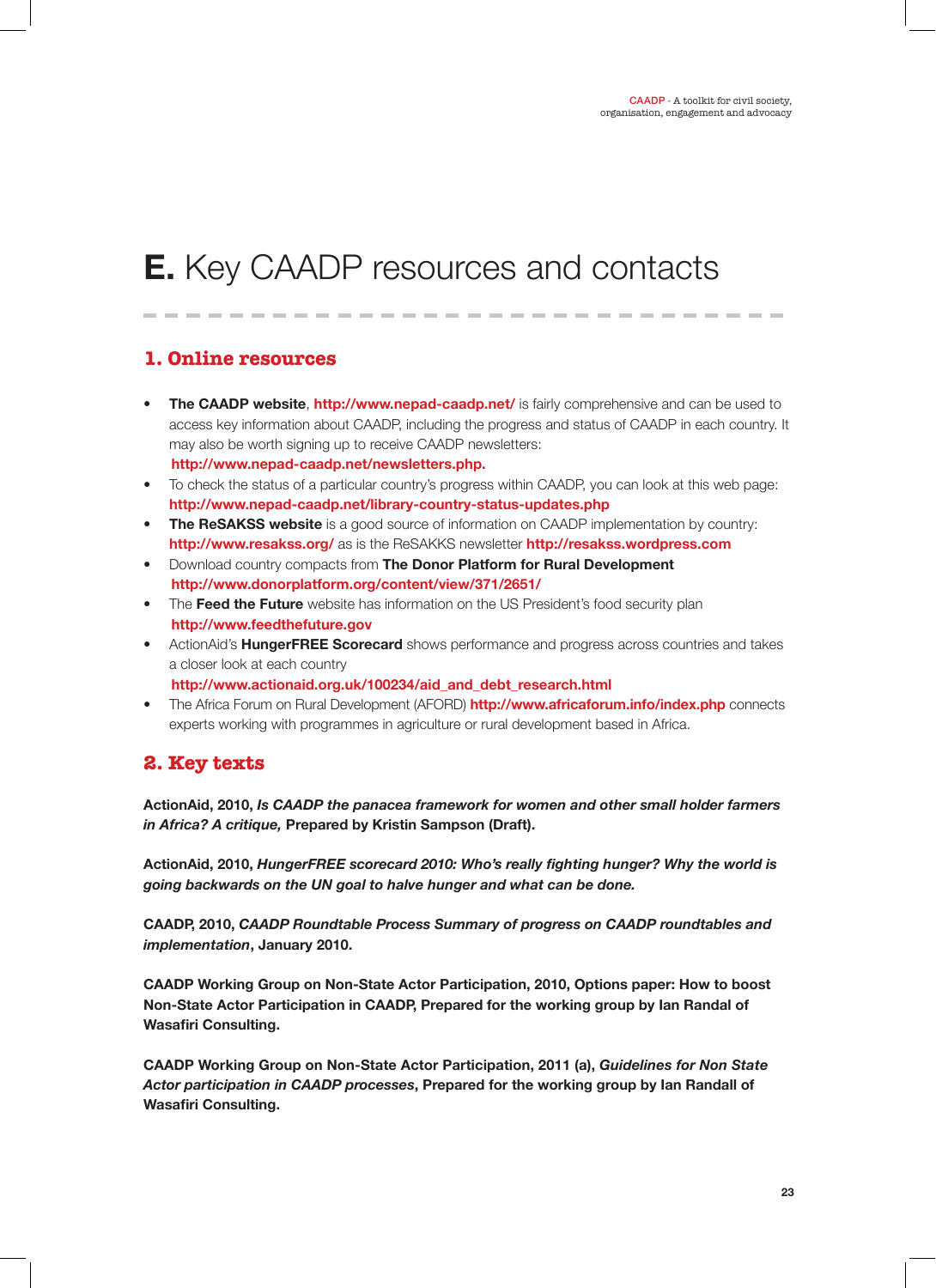**CAADP Working Group on Non-State Actor Participation, 2011 (b),** *Recommended Interventions to boost Non State Actor participation in CAADP processes Companion Document to the Guidelines for Non State Actor participation in CAADP processes***, Prepared for the working group by Ian Randall of Wasafiri Consulting.**

**McKeon, Nora, 2010,** *Promoting Involvement of Producer Organizations in the Design and Formulation of Agricultural Investment Programmes in Africa***, TCI Discussion Paper.**

**NEPAD, 2009,** *Accelerating CAADP country implementation: a guide for practitioners.*

| <b>Country</b>             | <b>Name</b>                   | <b>Position/Ministry</b>                                                                                                                                     | Email                                          | Phone                                                                          |
|----------------------------|-------------------------------|--------------------------------------------------------------------------------------------------------------------------------------------------------------|------------------------------------------------|--------------------------------------------------------------------------------|
| Benin                      | Christophe<br>Medenou T. K.   | Directeur Adjoint de la programma-<br>tion et de la Prospective, Ministère<br>de l'Agriculture, de l'élevage et de<br>la pêche                               | medenou6@yahoo.fr                              | +229-21300289/<br>97446234                                                     |
| <b>Burkina</b><br>Faso     | Bationo,<br><b>Boniface</b>   | Secrétariat Permanent de la<br>Coordination des Politiques<br>Sectorielles, Ministère de<br>l'Agriculture de l'Hydraulique et des<br>Ressources Halieutiques | tionoli@yahoo.fr                               | Cell: +226 70248734<br>Tel: +226 50318461 /<br>+226 50 32 40 37                |
| <b>Burundi</b>             | Emile Ntahondi                | Chef du Cabinet Ministère de<br>l'agriculture et de l'Élevage, B.P.<br>1850Bujumbura, BURUNDI                                                                | minagrie2007@yahoo.fr<br>entahondi@hotmail.com | Tel: +257-79910931 /<br>+257 22229992<br>Fax: +257-22404221 /<br>+257 22222873 |
| Cameroon                   | Jean-Claude Eko               | Secrétaire General Ministère de<br>l'Agriculture et du Rural<br>Développement                                                                                | akamlyse2006@yahoo.fr                          | Tel: +237 22233027                                                             |
| <b>Central Afr.</b><br>Rep | Matthieu<br>Ngoubou           | Chargé de mission, Ministère<br>du Développement Rural et de<br>l'Agriculture                                                                                | ngouboumathieu@yaho.fr                         | Tel: +236 21611504<br>Cell:+236 70982579                                       |
| <b>Chad</b>                | Djibangar Djit-<br>aingar     | Directeur Général de la production<br>Agricole Ministère de l'Agriculture                                                                                    | ddjibangar@yahoo.fr                            | Tel: (00235) 625 86 88                                                         |
| Chad                       | Walngar<br>Sadjinan Deba      | Directeur de la Planification et des<br>Etudes Prospectives Ministère de<br>l'Economie et du                                                                 | walngar@yahoo.fr                               | Tel: (00235) 636 10 00                                                         |
| Congo                      | <b>Guy Daniel</b><br>Moumale  | Ministere de l'agriculture et de<br>l'elevage                                                                                                                |                                                | Tel: +242 814131<br>Fax: +242 811929                                           |
| <b>DR Congo</b>            | Claude<br>Ruhimbasa<br>Lugaba | Chef de division Ministère de<br>l'Agriculture                                                                                                               | claude.ruhimbasa@gmail.<br>com                 |                                                                                |
| Cote<br>d'Ivoire           | Valerie Eponou                | Direction de la Planification et de<br>la Programmation, Ministère de<br>l'Agriculture                                                                       | valeponou@yahoo.fr                             | (225) 05.73.96.26                                                              |

# **3. National CAADP Focal Persons**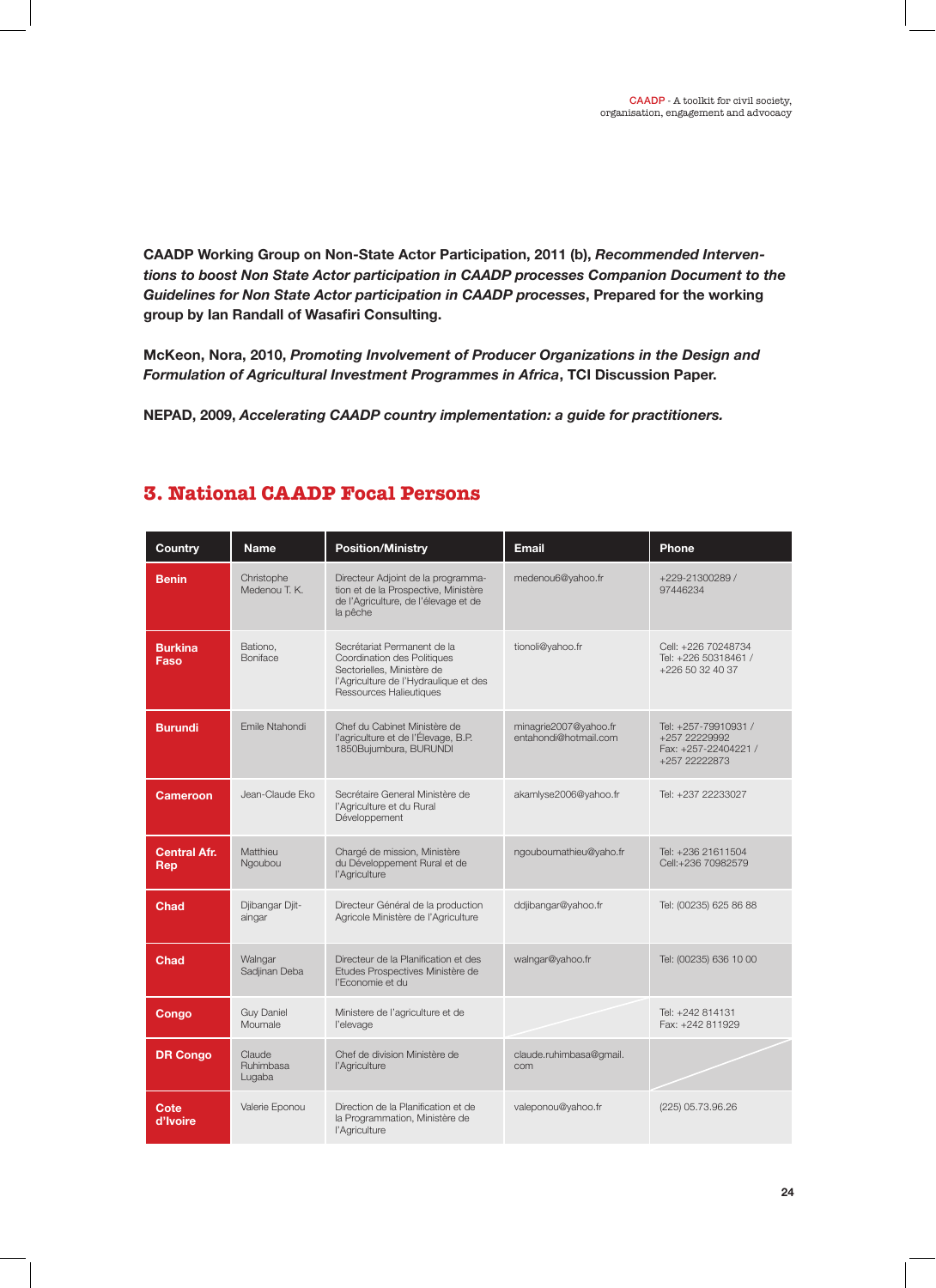# Table continued.

| Country                | <b>Name</b>                               | <b>Position/Ministry</b>                                                                                                                                                                           | <b>Email</b>              | Phone                                                                                                                    |
|------------------------|-------------------------------------------|----------------------------------------------------------------------------------------------------------------------------------------------------------------------------------------------------|---------------------------|--------------------------------------------------------------------------------------------------------------------------|
| <b>Egypt</b>           | <b>Prof Ahmed</b><br>Taher A.<br>Moustafa | Advisor, Soils, Water and<br>Environment Research Institute,<br>Agricultural Research Center.                                                                                                      | ahmedtaher3@netscape.net  | Tel: +3906 5705 5708<br>Fax: +(202) 35720608<br>Home: +(202) 3359545<br>Office: +(202)5720608<br>Mobile: (2) 010 1462260 |
| Gambia                 | NJIE, Madeline<br>Secka                   | Ministry of Trade, Industry and<br>Employment ECOWAS Unit                                                                                                                                          | yaingui@hotmail.com       | +220 422.97.03                                                                                                           |
| Ghana                  | Otoo, Lena                                | Ministry of Food and Agriculture                                                                                                                                                                   | lena_otoo@yahoo.com       | +233 24.43.89.922                                                                                                        |
| Guinea                 | Camara, Kaba                              | Directeur Général Bureau de Straté-<br>gie et Développement (BSD) Point<br>Focal National Sécurité Alimentaire<br>Point Focal PNIA/ECOWAP-<br>CEDEAO Ministère de l'Agriculture et<br>de l'Elevage | camarakaba@yahoo.fr       | Tel: (+224)60 55 49 87 /<br>64 41 04 53 65 30 10 10                                                                      |
| Kenya                  | Anne Chele                                | Deputy Coordinator Monitoring and<br>Evaluation, Ministry of Agriculture                                                                                                                           | annechele@ascu.go.ke      | Tel: +254 020 3505461                                                                                                    |
| Kenya                  | Mussolini<br>Kithome                      | Coordinator Agriculture Sector Coor-<br>dination Unit, Ministry of Agriculture                                                                                                                     | mkithome@ascu.go.ke       |                                                                                                                          |
| <b>Liberia</b>         | Tall, Ousman S                            | Ministry of Agriculture (Liberia)                                                                                                                                                                  | ostall@yahoo.com          | (231) 651.72.02                                                                                                          |
| <b>Malawi</b>          | Frederick B.M.<br><b>Msiska</b>           | Department of Agricultural Planning<br>Services, Ministry of Agriculture and<br><b>Food Security</b>                                                                                               | frederickmsiska@yahoo.com | Tel: +265 (0)1 789 033<br>Mobile: +265 (0)88 8 379 438                                                                   |
| <b>Mali</b>            | Konate, Aliou                             | Chargé de Programme au niveau de<br>l'Unité de Planification et d'Analyse<br>de la CSP/SDR                                                                                                         | alioukonate07@yahoo.fr    | +222) 202.144.99                                                                                                         |
| <b>Mozam-</b><br>bique | Victorino Xavier                          | Director Of Economics, Ministry Of<br>Agriculture                                                                                                                                                  | vxavier@map.gov.mz        |                                                                                                                          |
| <b>Niger</b>           | Maikorema<br>Zeinabou                     | Secrétariat Exécutif de la Stratégie<br>de développement Rural                                                                                                                                     | se_sdr@yahoo.fr           | +227 20733422<br>/96975340/20733077                                                                                      |
| <b>Nigeria</b>         | Goddy<br>Onwughalu                        | Director (Ppas), Fed. Min. Agric. &<br><b>Water Resources</b>                                                                                                                                      | Garbaradji@yahoo.fr       | +234 0803311929                                                                                                          |
| <b>Rwanda</b>          | Ernest<br>Ruzindaza                       | Ministry of Agriculture and Animal<br>Resources                                                                                                                                                    | ruzindazaernest@yahoo.fr  | Tel: +250 584644<br>Mob: +250 08300165<br>Fax: +250-584644 /<br>585057                                                   |
| Sénégal                | DIOP, Sokhna<br>Mbaye                     | Direction de l'Analyse, de la Prévision<br>et des Statistiques Ministére de<br>l'Agriculture, de la Pisciculture et des<br><b>Biocarburants</b>                                                    | Soxna19@yahoo.fr          | Tel: +221 77 651 20 43<br>+221 33 864 64 69<br>Fax: +221 33 864 64 71                                                    |
| <b>Seychelles</b>      | Antoine Marie<br>Moustache                | Agriculture, Ministry of Environnent,<br>Natural Resources & Transport                                                                                                                             | antmoust@seychelles.net   | +248 378252<br>Fax: 248 225245<br>Cell: +248 723461                                                                      |
| <b>Sierra</b><br>Leone | Kamara, Prince<br>M.A.                    | Ministry of Agriculture Forest and<br><b>Food Security</b>                                                                                                                                         | kotho2005@yahoo.com       | Tel: +232 76 657660                                                                                                      |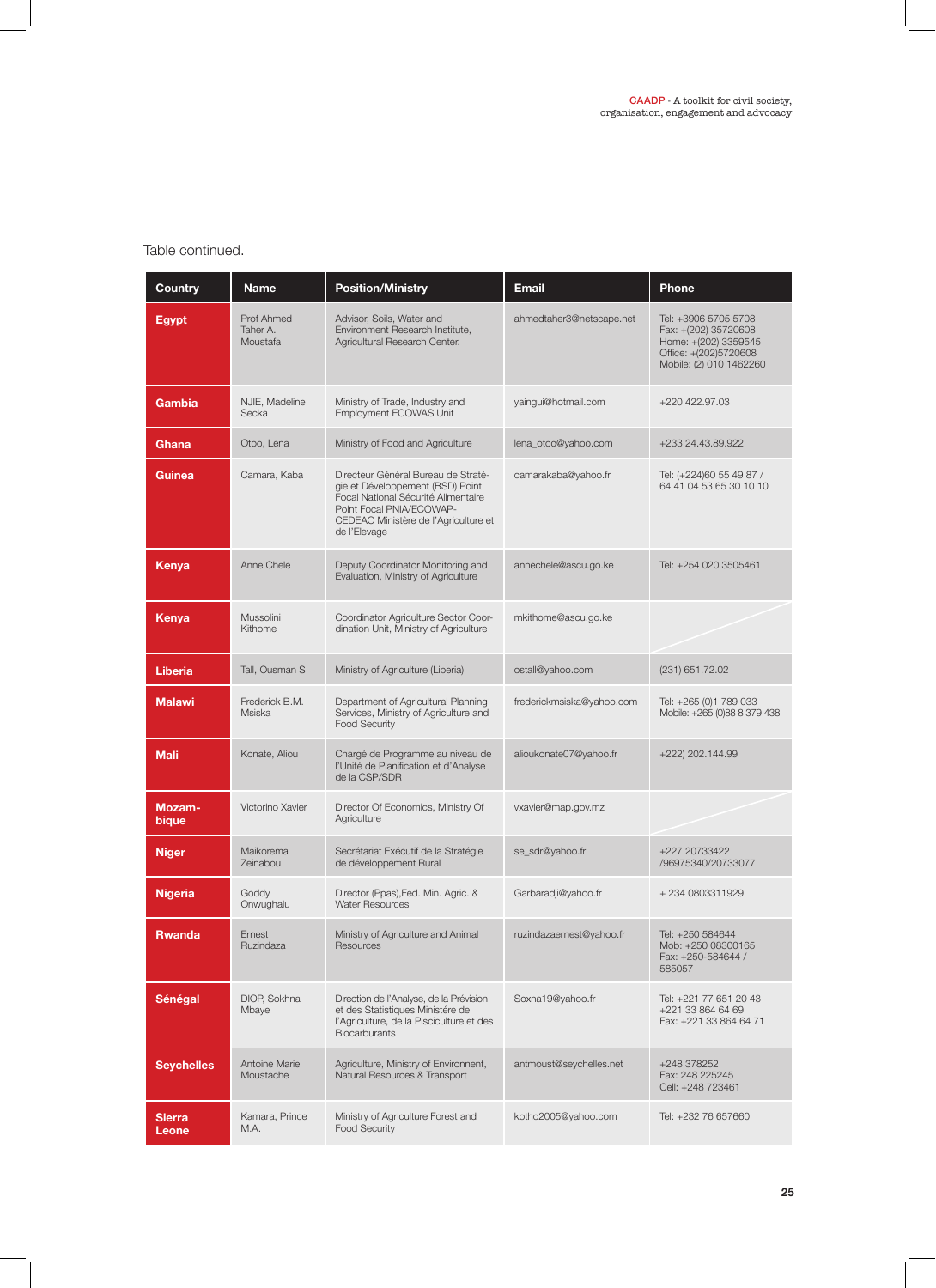#### Table continued.

| Country                       | <b>Name</b>                | <b>Position/Ministry</b>                                                                                    | <b>Email</b>                                                          | Phone                                                                               |
|-------------------------------|----------------------------|-------------------------------------------------------------------------------------------------------------|-----------------------------------------------------------------------|-------------------------------------------------------------------------------------|
| <b>South</b><br><b>Africa</b> | Mbongwa Masi-<br>phula     | Ministry of Agriculture                                                                                     | DG@nda.agric.za                                                       | +27 12 319 6000/6690<br>Fax: +27 12 319 71 35                                       |
| <b>Sudan</b>                  | Mohamed<br>Hassan Jubara,  | Ministry of Agriculture                                                                                     | hassuni99@gmail.com                                                   |                                                                                     |
| <b>Swaziland</b>              | Freddy<br>Magagula         | Ministry of Agriculture                                                                                     | magagulafrd@gov.sz                                                    |                                                                                     |
| <b>Tanzania</b>               | P.M. Lyimo                 | Permanent Secretary for Agriculture                                                                         | psk@kilimo.go.tz                                                      | Tel:+255 22 286 2064<br>Fax: +255 22 286 2077                                       |
| <b>Togo</b>                   | Aurelien Tchemi<br>Tchambi | Ministère de l'Agriculture, de<br>l'Elevage et de la Pêche                                                  | wourotchemi@yahoo.fr                                                  | Tel: +228 320 58 02 /<br>+228 2220248<br>Cell: 228 94 78 118<br>Fax: +228 222 02 48 |
| <b>Uganda</b>                 | Dr. Godfrey<br>Bahiiqwa    | Director, PMA Secretariat, Ministry<br>of Agriculture, Animal Industry and<br><b>Fisheries</b>              | director@pma.go.ug                                                    | Tel: +256-414-252262<br>Mob: +256-414-252263<br>Fax: +256-772-446211                |
| <b>Zambia</b>                 | John Phiri                 | Chief Agriculture Economist, Policy<br>and Planning Department, Ministry<br>of Agriculture and Cooperatives | jphiri@maff.gov.zm                                                    | Tel: +260 211 250532<br>Fax: +260 211 253520<br>Mob: +260 977 8950                  |
| <b>Zambia</b>                 | Jlius Shawa                | Ministry of Agriculture and Co-oper-<br>atives Director, Policy and Planning<br>Department                  | jjshawa@maff.gov.zm                                                   |                                                                                     |
| <b>Zimbabwe</b>               | Clive K. Bepura            | <b>CAADP</b> Focal Point                                                                                    | cbepura2004@yahoo.co.uk<br>dyts@africaonline.co.zw<br>zpqs@gta.gov.zw | Tel: +263 4 708 794 /<br>797 389-95<br>Fax: +263 4 729 225<br>Cell: +263 11 873 892 |

# **4. Regional contacts**

### **ECOWAS**

Dr. Yamar Mbodj (**mbodjyamar@yahoo.fr**)

#### **EAC**

Marwa Moses; Arusha, Tanzania (Tel. +255 27 250 4253/8; **marwa@eachq.org**)

#### **ECCAS**

Dr Joel Béassem, Coordonnateur du PRSA – CEEAC (Tel: +241 444 732 / +241 07298743; **Joel\_beassem@yahoo.fr**)

## **COMESA**

Mr Sam Kanyarukiga, CAADP Co-ordinator (Tel. +260 1 229725/32) Carol Jilombo, CAADP Communications Manager (Tel. +260 1 229725/32; **cjilombo@comesa.int**)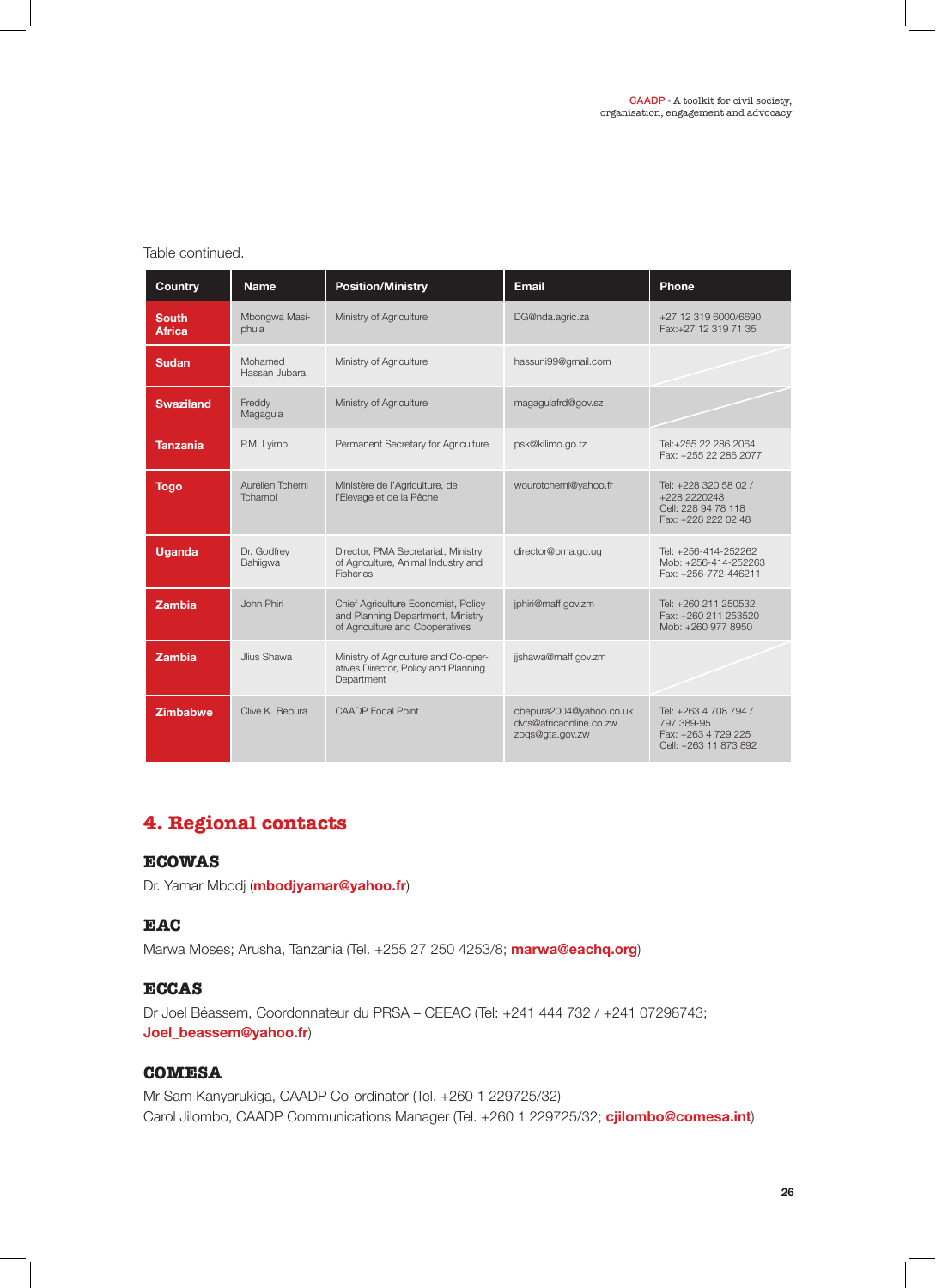# **NEPAD**

Prof. Richard Mkandawire (+27 (0) 11 256 3626; **RichardM@nepad.org**)

# **IFPRI**

Dr. Ousmane Badiane (Tel: +1(202)862 5600; **O.badiane@cgiar.org**) John Ulimwengu (Tel: +1(202)862 6484; **J.Ulimwengu@cgiar.org**)

## **ReSAKSS**

Melissa Lambert, IFPRI (**m.lambert@cgiar.org**)